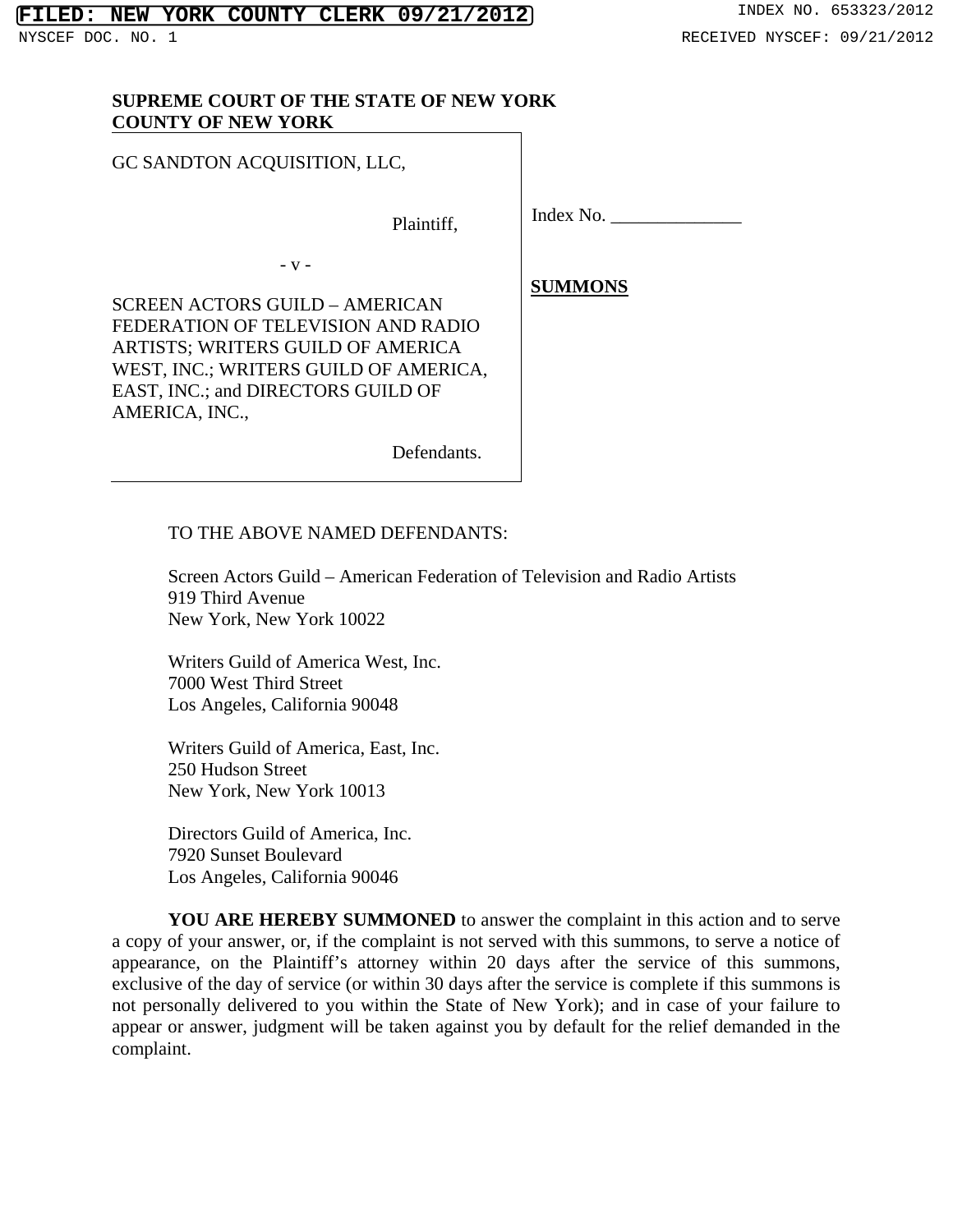Plaintiff designates New York County as the place of trial. The basis of the venue designated is that Plaintiff GC Sandton Acquisition, LLC and Defendants Screen Actors Guild – American Federation of Television and Radio Artists and Writers Guild of America, East, Inc. are residents of New York County, New York. GC Sandton Acquisition, LLC is located at 245 West  $45<sup>th</sup>$  Street, Suite 1205, New York, New York 10036. Screen Actors Guild – American Federation of Television and Radio Artists is located at 919 Third Avenue, New York, New York 10022. Writers Guild of America, East, Inc. is located at 250 Hudson Street, New York, New York 10013. In addition, certain of the contracts giving rise to the rights asserted herein provide for jurisdiction and venue in the federal and state courts located in Manhattan.

Dated: New York, New York September 21, 2012

#### **REED SMITH LLP**

By: /s/ Steven Cooper

 Steven Cooper, Esq. Evan K. Farber, Esq. 599 Lexington Avenue New York, NY 10022 (212) 521-5400

Robert J. Sherman, Esq. 1901 Avenue of the Stars, Suite 700 Los Angeles, CA 90067 (310) 734-5200

*Attorneys for Plaintiff GC Sandton Acquisition, LLC*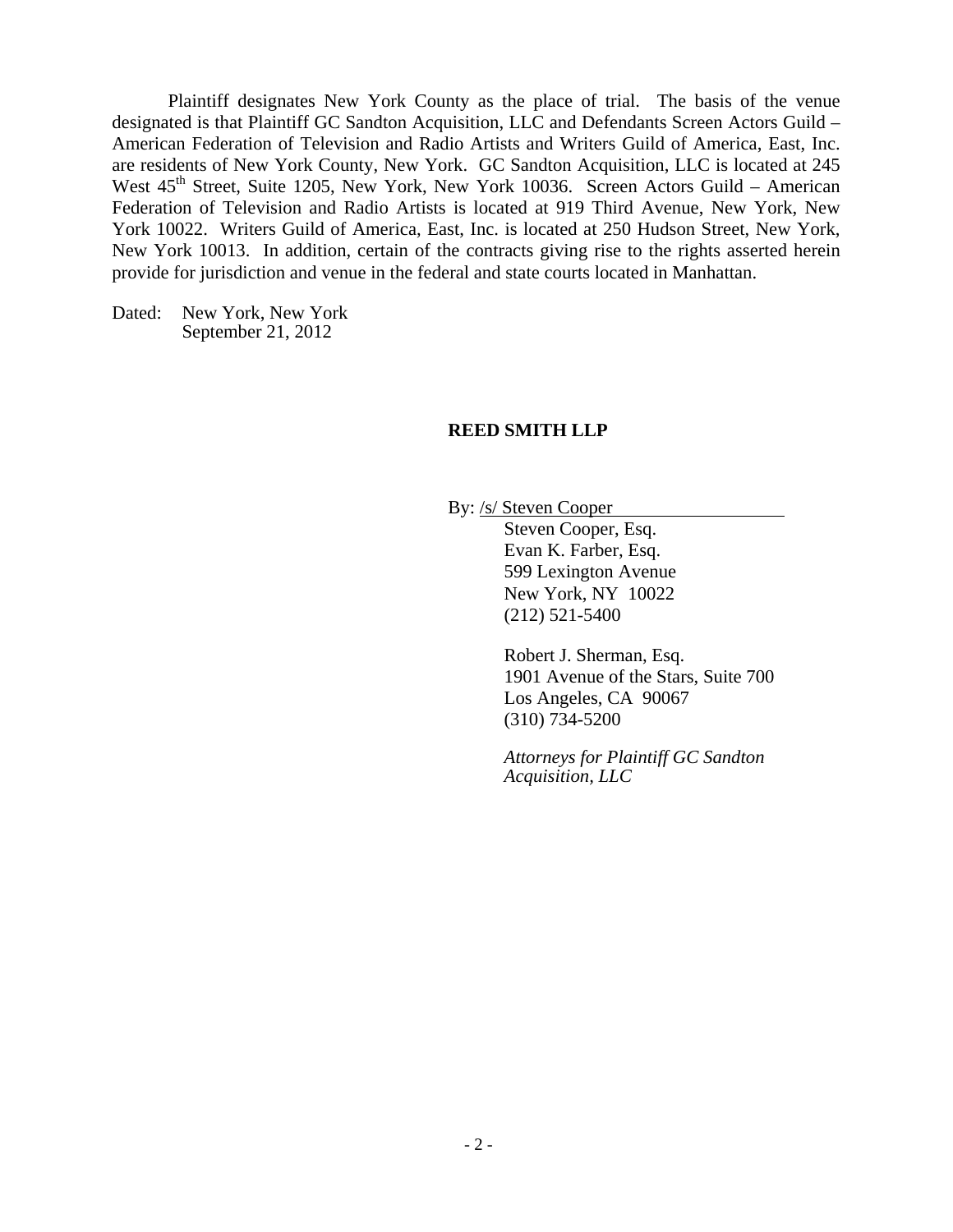#### **SUPREME COURT OF THE STATE OF NEW YORK COUNTY OF NEW YORK**

GC SANDTON ACQUISITION, LLC, Plaintiff, - v - SCREEN ACTORS GUILD – AMERICAN FEDERATION OF TELEVISION AND RADIO ARTISTS; WRITERS GUILD OF AMERICA WEST, INC.; WRITERS GUILD OF AMERICA, EAST, INC.; and DIRECTORS GUILD OF AMERICA, INC., Defendants. Index No. \_\_\_\_\_\_\_\_\_\_\_\_\_\_  **COMPLAINT** 

 Plaintiff GC Sandton Acquisition, LLC ("Plaintiff" or "Sandton"), by its attorneys, Reed Smith LLP, for its Complaint, hereby alleges as follows:

# **NATURE OF THE CASE**

1. This case is brought to confirm the priority, and protect the value and enforceability, of Plaintiff's perfected security interests in certain collateral for debts owed by Gold Circle Finance LLC ("GC Finance" or the "Borrower," a California limited liability company) to Plaintiff.

2. The collateral package includes: (i) the accounts receivable generated by Gold Circle Films LLC ("GC Films," which upon information and belief is the sole member and parent of GC Finance) under distribution and sales agreements entered into and owned by GC Films with respect to the following seven motion pictures: "Because I Said So"; "My Sassy Girl"; Slither"; "The Wedding Date"; "Whisper"; "White Noise"; and "White Noise: The Light" (formerly known as "White Noise 2") (collectively, the "Pictures," and each a "Picture"); (ii) all or substantially all right, title and interest of GC Films, GC Finance and their affiliates in the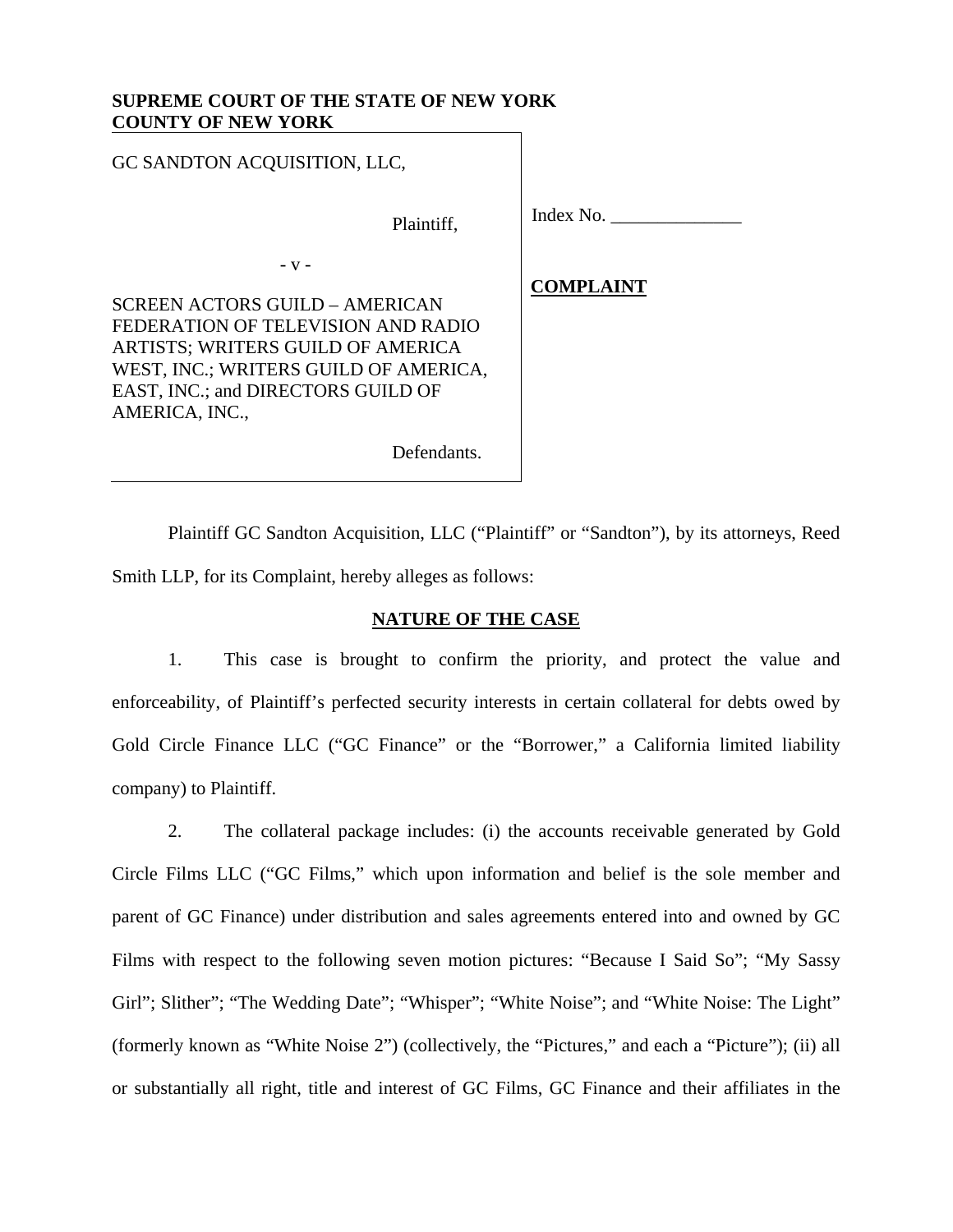Pictures; and (iii) all other assets of the Borrower and GC Films that are collateral for debts owed by the Borrower to the Plaintiff under the LSA and the related obligations of GC Films under the ASA (each as defined below). Such accounts receivable, the Pictures and related assets that are collateral for such debts and obligations are collectively referred to herein as the "GC Collateral."

3. Plaintiff is the successor-in-interest to lenders whose loans to GC Finance are now in maturity default. These loans were made to GC Finance, but they exclusively benefited GC Films, by providing GC Films working capital with which to develop, produce, market and distribute the Pictures, and other motion pictures. The lenders and their assigns – ultimately Plaintiff – ensured that their loans would be secured, that their security interests would be perfected first priority security interests in accordance with the terms of the relevant agreements (the LSA and the ASA, each as defined below), and that the perfection and priority of their security interests in the GC Collateral would be continued pursuant to the relevant provisions of the Uniform Commercial Code (as enacted in the relevant jurisdictions, the "UCC"), and other applicable laws. Plaintiff now possesses senior perfected security interests in all of the GC Collateral.

4. Defendants have challenged the seniority of Plaintiff's security interests in certain of the GC Collateral and threaten to interfere with Plaintiff's rightful exercise of its rights as a secured creditor, including its right to foreclose without interference upon the GC Collateral and realize upon the value of its GC Collateral to satisfy the debts and obligations owed by Borrower and GC Films to Plaintiff. Defendants' contention that they have taken senior perfected liens in some or all of the GC Collateral is wrong. By this lawsuit, Plaintiff seeks both a declaratory judgment in its favor, and an injunction restraining and enjoining Defendants from taking any action to threaten Plaintiff's senior security interests in the GC Collateral or Plaintiff's rightful

- 2 -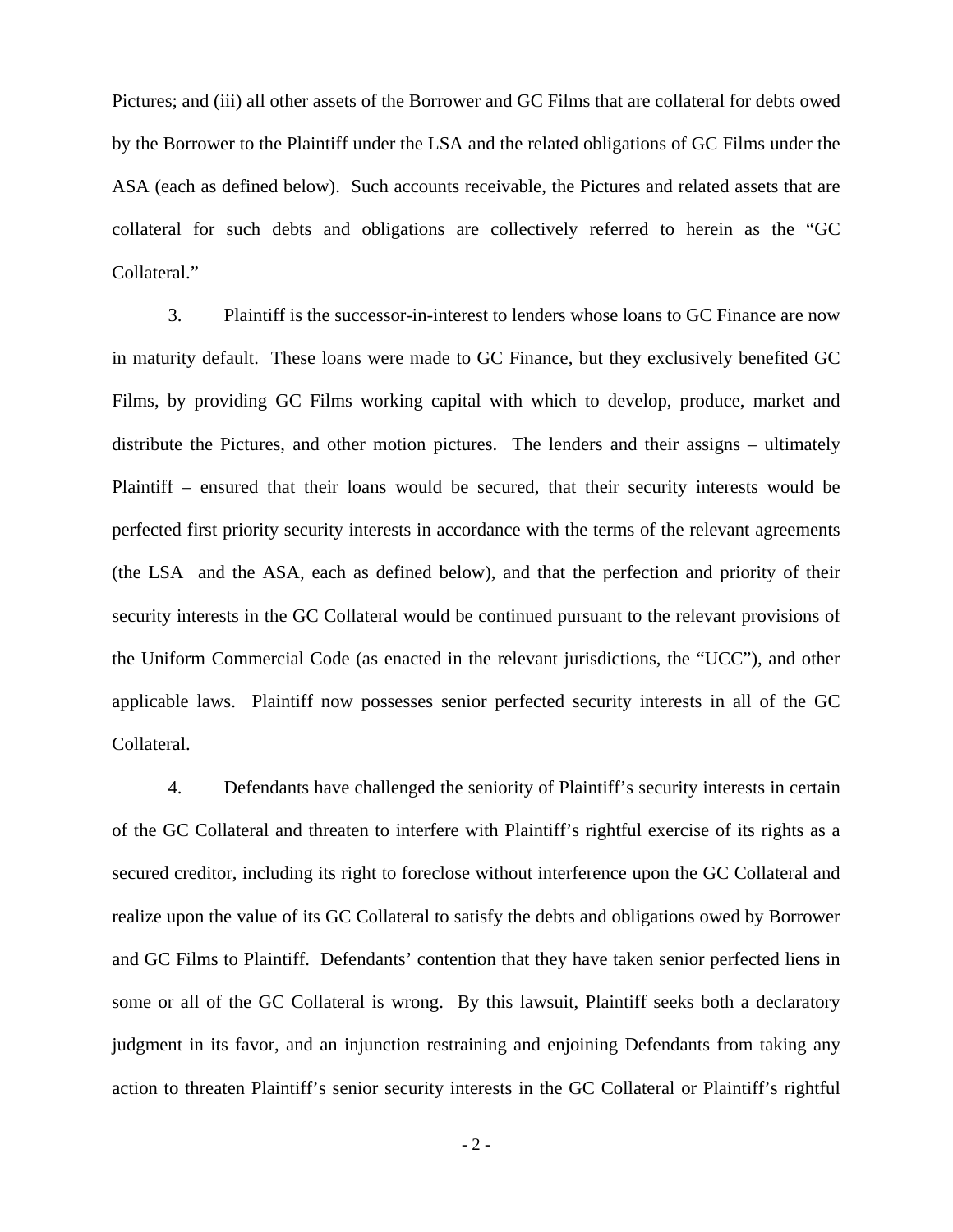exercise of the remedies available to it as a secured creditor under the UCC, the LSA, the ASA, and the other security documents.

#### **PARTIES**

5. Plaintiff GC Sandton Acquisition, LLC is a Delaware limited liability corporation whose principle place of business is located at 245 West 45th Street, Suite 1205, New York, NY 10036.

6. Upon information and belief, Defendant Screen Actors Guild – American Federation of Television and Radio Artists ("SAG") is a Delaware corporation whose principle place of business is located at 919 Third Avenue, New York, NY 10022.

7. Upon information and belief, Defendant Writers Guild of America West, Inc. ("WGA") is a California corporation whose principle place of business is located at 7000 West Third Street, Los Angeles, CA 90048.

8. Upon information and belief, Defendant Writers Guild of America, East, Inc. ("WGA East," which may from time to time be included within the definition of "WGA") is a New York corporation whose principle place of business is located at 250 Hudson Street, New York, NY 10013.

9. Upon information and belief, Defendant Directors Guild of America, Inc. ("DAG," and collectively with SAG and WGA, "Defendants" or the "Guilds") is a California corporation whose principle place of business is located at 7920 Sunset Boulevard, Los Angeles, CA 90046.

### **JURISDICTION AND VENUE**

10. Jurisdiction is proper in this Court and over these Defendants pursuant to New York Civil Practice Law and Rules ("CPLR") §§ 301 and 302, and because certain of the Defendants resides within the State of New York; each of the Defendants transacts substantial

- 3 -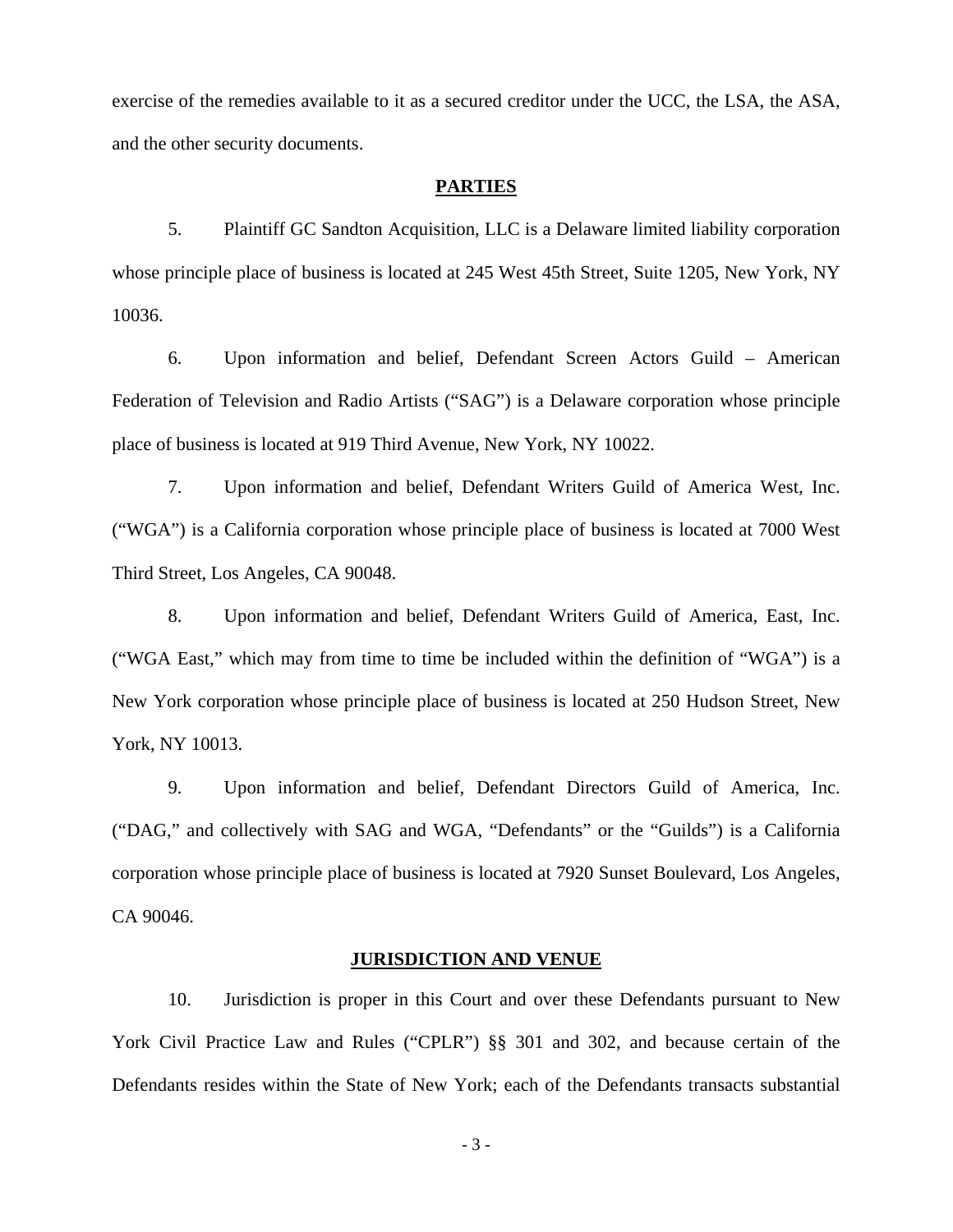business in New York; certain of the events and omissions complained of herein occurred in New York; and/or Defendants own, use and/or possess real property situated within New York.

11. Venue is proper in this Court pursuant to CPLR § 503, because Plaintiff and certain of the Defendants reside in this District.

12. Certain of the contracts giving rise to the rights asserted herein, including but not limited to the LSA and the ASA, provide for jurisdiction and venue in the federal and state courts located in Manhattan.

13. Jurisdiction is appropriate in the Commercial Division of the Supreme Court pursuant to Section 202.70 of the Uniform Rules for the Supreme Court and the County Court.

#### **FACTS**

#### **I. General Background**

14. In the motion picture industry in the United States, many motion pictures are partially financed by loans secured by distribution contracts relating to the subject pictures, and by other accounts receivable arising from the anticipated commercial exploitation of such motion pictures. In addition to loans made to facilitate the production of motion pictures, it is also common for owners of libraries of motion pictures to obtain secured financing based upon the projected future accounts receivable from the distribution and licensing of their existing and future motion pictures (i.e., the "ultimates"). Funds borrowed under such "library" credit facilities are often used for general corporate purposes and/or for the development, production and marketing of other motion pictures. Such credit facilities are also sometimes referred to as "ultimates" credit facilities, a motion picture industry term relating to the estimated net present value of the proceeds expected to be generated by a motion picture during the course of its commercial exploitation in various media.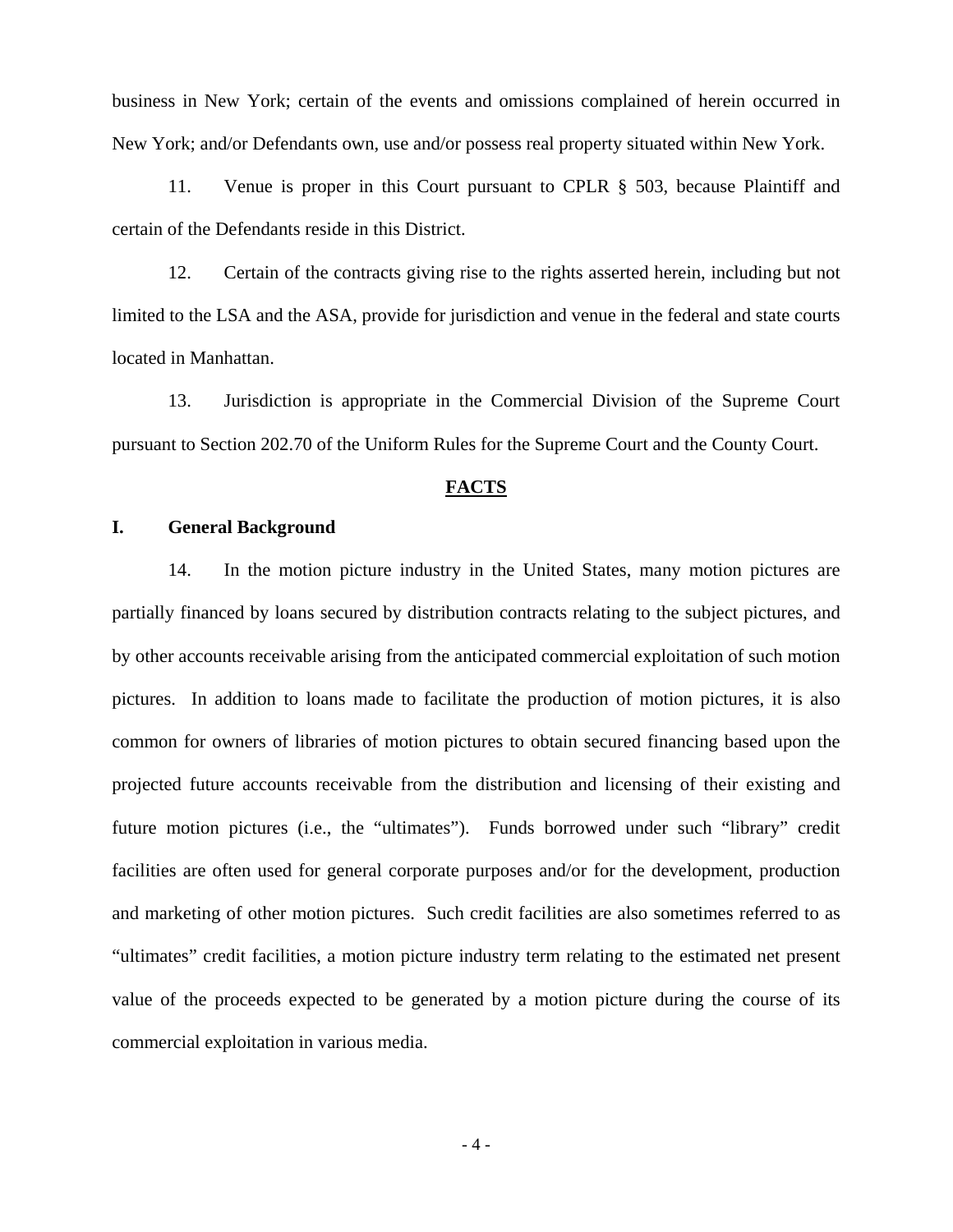15. These "library" or "ultimates" credit facilities are typically secured by liens upon all of the borrower's assets, including all rights in the motion pictures in the library, all rights in the distribution agreements pursuant to which the motion pictures are commercially exploited, as well as all of the accounts receivable estimated to be generated from the commercial exploitation of the films and television programs in such library, pursuant to distribution agreements entered into by or on behalf of the asset-owning entities which are the borrowers. This is one of the types of financing that gave rise to the collateral rights of Plaintiff in this case.

16. GC Films exclusively exploits and grants to third party distributors and end users the right to commercially exploit (by means of theatrical exhibition, home video, television, payper-view, online and other media) the Pictures domestically and internationally. GC Films performs that role by entering into distribution, international sales and other agreements with third parties, including Universal City Studios LLLP ("Universal") and other film and media distribution and international sales companies. The distribution and other agreements that GC Films enters into with respect to the Pictures are the mechanism by which the value of the GC Collateral is generated and themselves, along with the accounts receivable created under them, are collateral for the Borrower's debts owing to the Plaintiff.

17. Plaintiff's predecessors-in-interest, including CIT Lending Services Corporation ("CIT"), are financiers of motion pictures and motion picture libraries. On or about November 27, 2006, CIT, as the sole lender, and GC Finance entered into a Loan and Security Agreement (the "Original LSA"), which was governed by the laws of the State of New York. Pursuant to the Original LSA, CIT committed to making revolving loans to GC Finance in an aggregate amount not to exceed the lesser of \$9,500,000, or the borrowing base described therein, calculated based upon the estimated value of the "ultimates" of certain Pictures (i.e., the net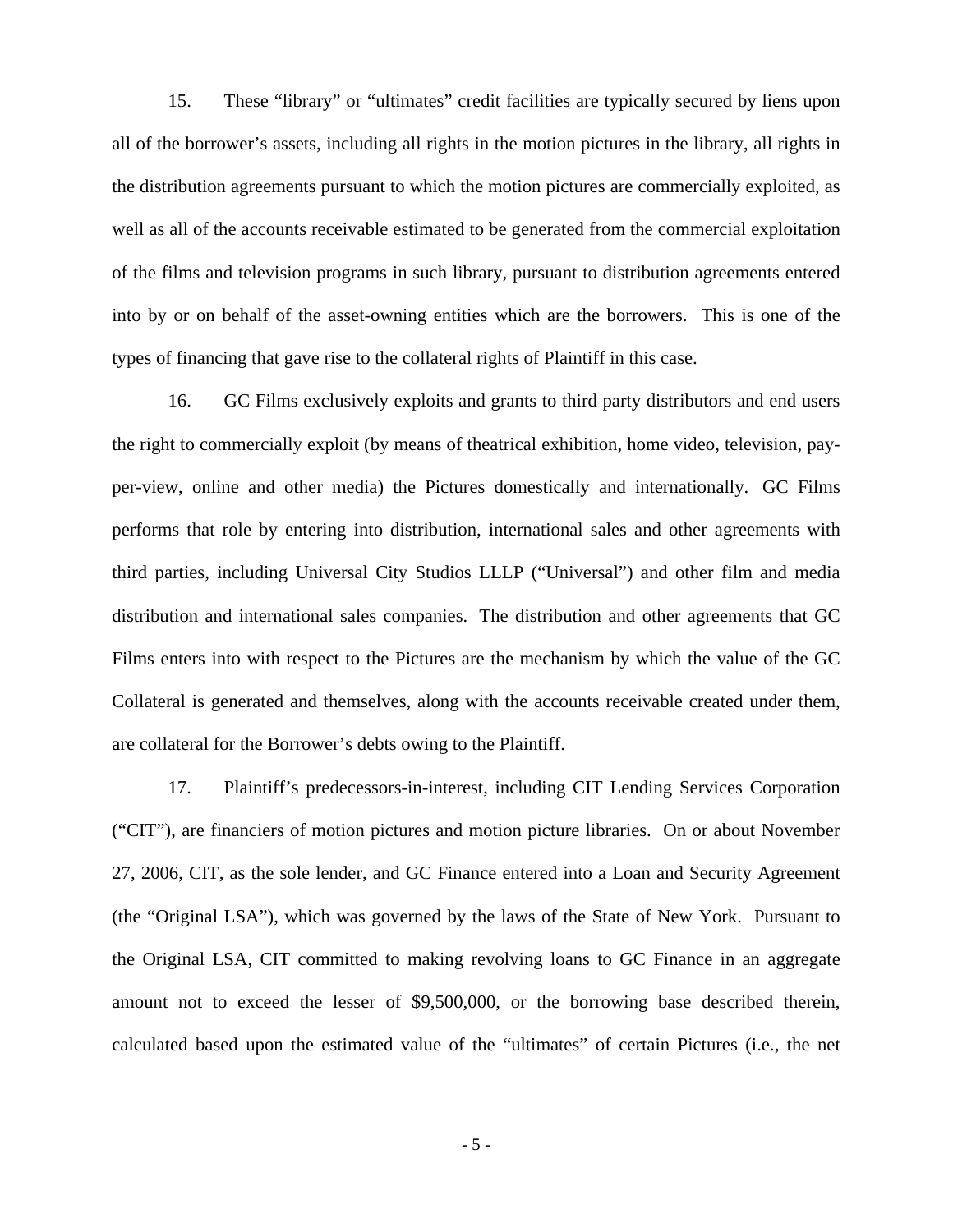present value of the accounts receivable expected to be generated from the distribution of the Pictures pursuant to distribution agreements entered, or to be entered into by GC Films).

18. Upon information and belief, the loans were originally made for the purposes of allowing GC Finance to make a distribution to GC Films for its general working capital needs, and to fund a portion of the production costs of other films to be made by GC Films. The loans were secured by first priority security interests on substantially all of GC Finance's assets and all of GC Films' rights in, including, among other things, the copyright in and the distribution agreements entered into by GC Films with respect to, and all accounts receivable arising from, the commercial exploitation of the Pictures entitled "White Noise" and "Wedding Date," together with the same types of rights relating to other "Pictures" to be added over time to the borrowing base of this "ultimates" credit facility.

19. The Original LSA was amended from time to time. On or about January 31, 2008, CIT, as administrative agent, GC Finance, as borrower, and other lenders, including US Bank, entered into the First Amended and Restated Loan and Security Agreement (as amended prior to the date hereof, the "LSA"). The LSA is governed by the laws of the State of New York. Pursuant to the LSA, CIT and the other lenders party thereto made secured loans to GC Finance and were granted first priority liens and security interests in all or substantially all of GC Finance's assets to secure the repayment of such loans.

20. Plaintiff Sandton is the successor-in-interest, by means of a series of loan acquisitions, to CIT's and US Bank's interests as lenders, and CIT's interests as administrative agent, under the LSA, the ASA and all related loan and security documents.

21. Plaintiff Sandton is also the successor-in-interest to CIT as "Secured Party" under a series of Accommodation Security Agreements between CIT and GC Films. The current version of these Accommodation Security Agreements is the Fifth Amended and Restated

- 6 -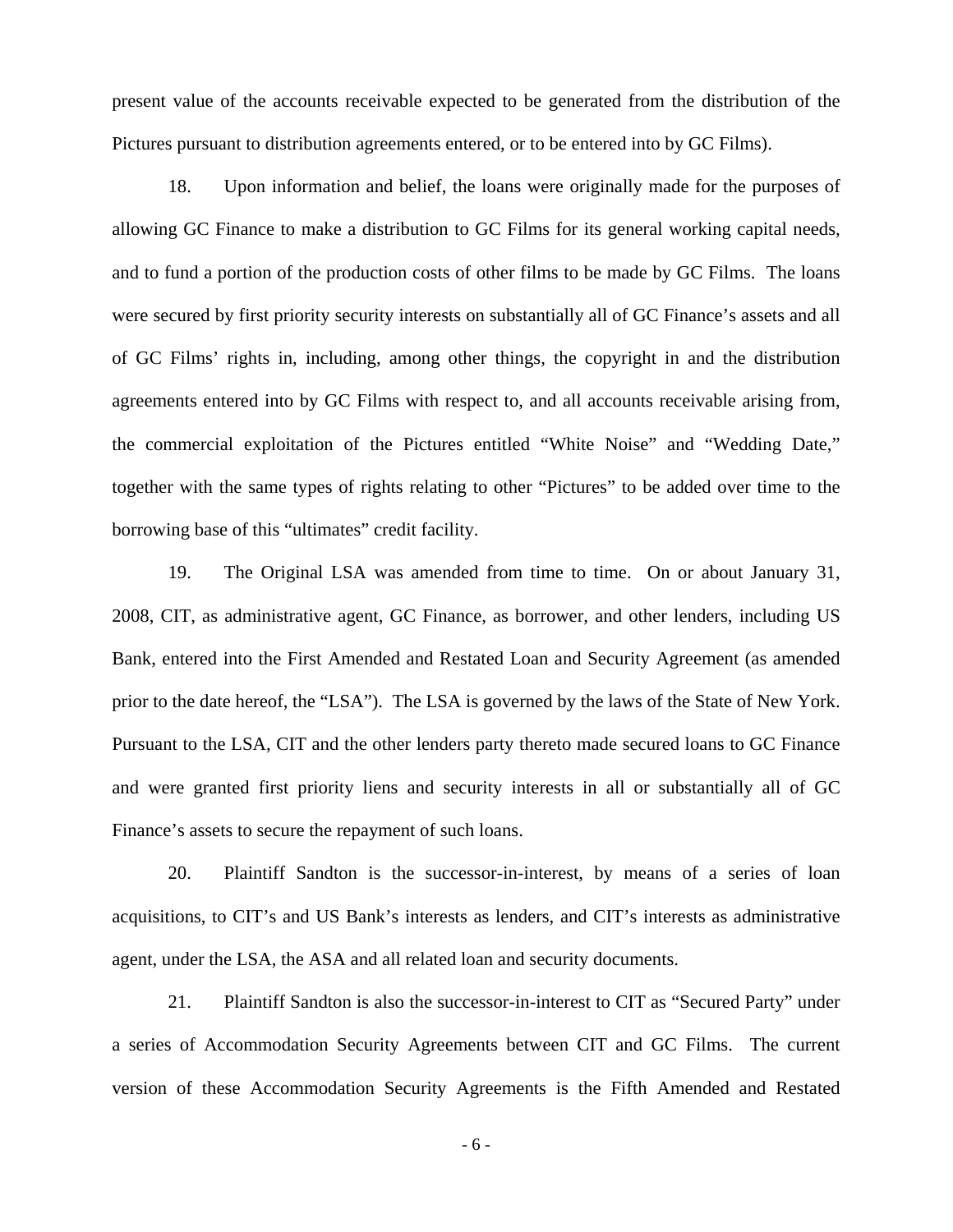Accommodation Security Agreement, dated as of April 3, 2009, with effect as of November 27, 2006 (as amended prior to the date hereof, the "ASA"). Pursuant to the ASA, GC Films, in order to secure the repayment of the loans made to its subsidiary GC Finance under the LSA, granted CIT (as agent for itself and US Bank) a first priority security interest in substantially all of its right, title and interest in the GC Collateral, including the Pictures, all of the related distribution and license agreements for the commercial exploitation of the Pictures, and all the resultant accounts receivable to be created from time to time under all existing and future distribution agreements entered into by GC Films from time with respect to its commercial exploitation of the Pictures.

22. GC Finance and GC Films also caused their respective affiliates and third-party licensees to grant security interests to CIT (as agent for itself and US Bank) in their rights in the Pictures in order to secure repayment of the loans now owned by Sandton.

23. All of CIT's security interests with respect to the GC Collateral have been transferred to Sandton and are evidenced by appropriate filings and the recordation of instruments of assignment in the relevant filing offices, and all of them have been perfected by the filing (and continuation when applicable) of financing statements in the appropriate filing offices. Accordingly, Sandton has a perfected first priority security interest in all of the GC Collateral.

# **II. Plaintiff Sandton's Security Interest in the Picture "Because I Said So" Has Priority Over Any Claims By Defendants**

#### **A. Loan History**

24. On or about January 17, 2006, one of Plaintiff's predecessors-in-interest, Natexis Banques Populaires ("Natexis"), made loans to Because Productions LLC ("Because Prodco") in an aggregate amount of up to \$11,281,455 (the "BISS Loan") with respect to the production of

- 7 -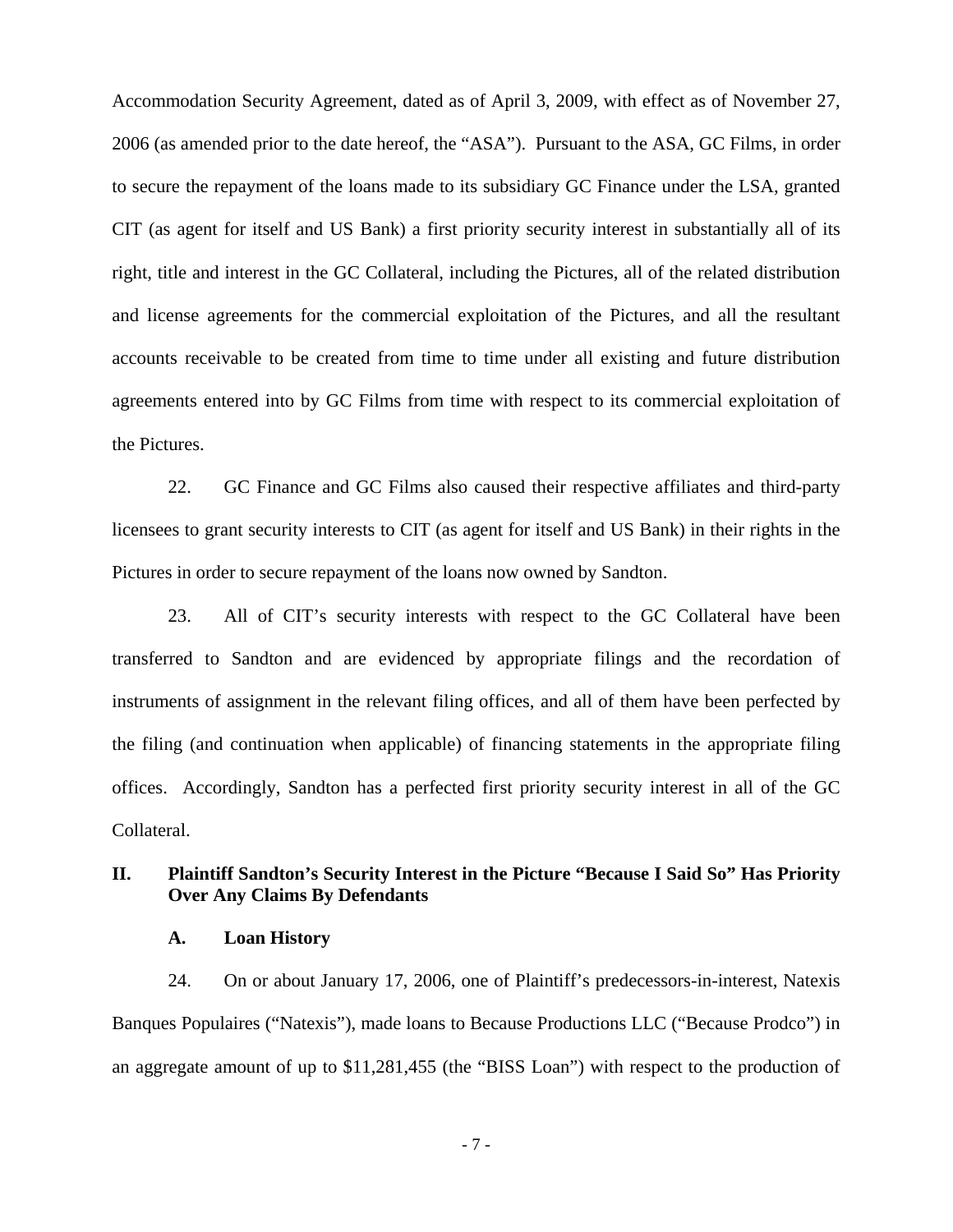the Picture entitled "Because I Said So." Natexis secured repayment of the BISS Loan with all appropriate security instruments filed in the appropriate jurisdictions and filing offices.

25. On or about May 1, 2007, CIT and GC Finance executed Amendment No. 1 to the Original LSA ("Amendment No. 1"), pursuant to which CIT advanced funds to GC Finance to be used by GC Finance to acquire the BISS Loan, among other things.

26. As contemplated, GC Finance acquired the BISS Loan (together with all related collateral rights) from Natexis pursuant to a Lender Assignment and Acceptance, dated as of May 1, 2007. GC Finance subsequently assigned the BISS Loan to CIT.

27. Because Prodco executed an acknowledgement on the signature page to Amendment No. 1, pursuant to which it acknowledged the assignment of the rights and the assumption of the obligations by GC Finance in respect of the BISS Loan and confirmed to CIT that principal in the amount of \$2,267,831 remained owing to CIT (as successor in interest to GC Finance) pursuant to the BISS Loan.

28. The Original LSA and Amendment No. 1 were later superseded by the LSA. The LSA retains the revised provisions of Amendment No. 1 described above with respect to the assignment and ongoing treatment of the BISS Loan.

29. This Picture and the related GC Collateral are also collateral under the ASA.

### **B. UCC Priorities**

30. Upon information and belief, the only active UCC financing statements on file by any Defendant with respect to the GC Collateral relating to this Picture were filed by Defendant DGA with the California Secretary of State on June 21, 2006 against both Because Prodco and Because Production Services LLC.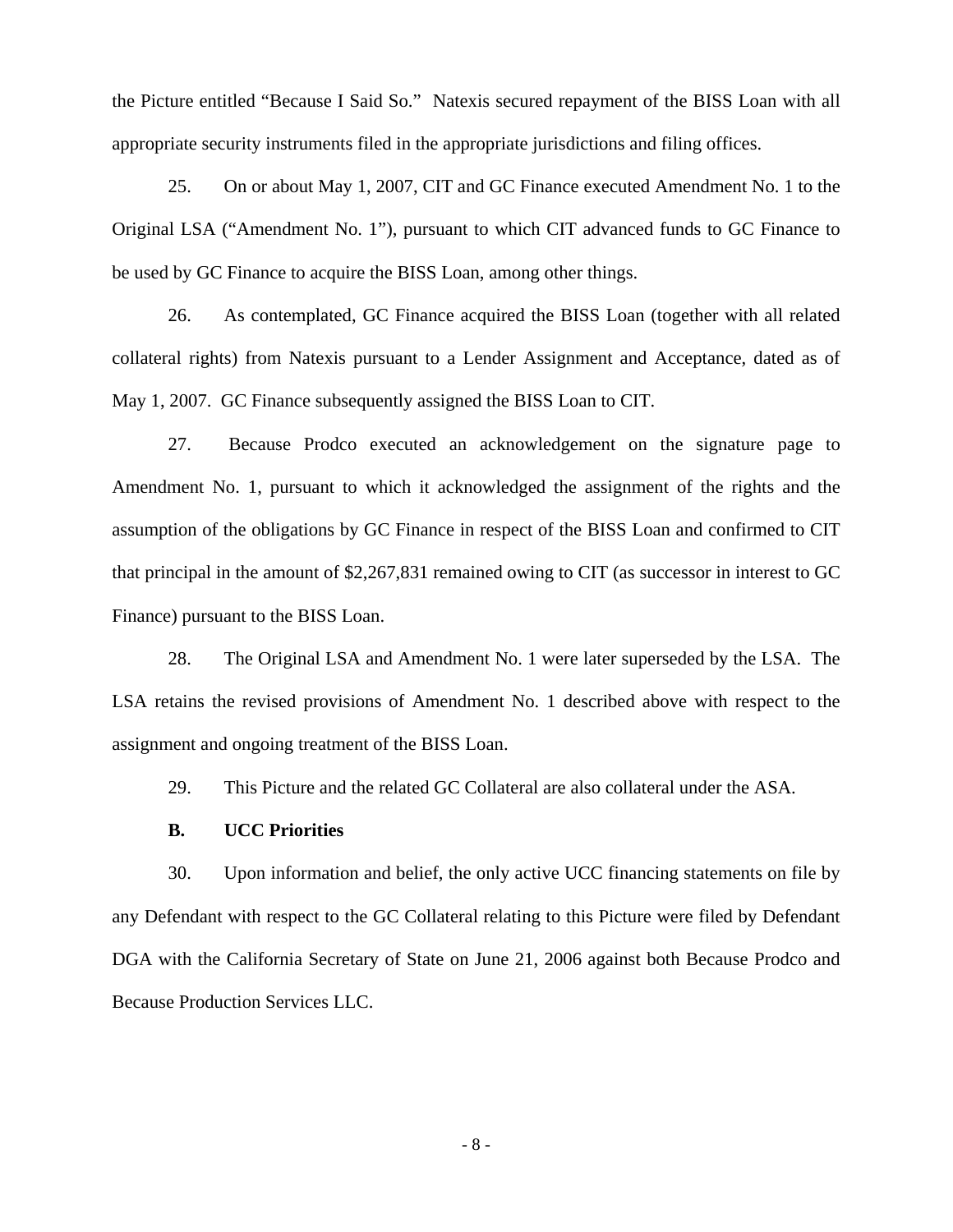31. As no other Defendant filed any active UCC filing statements with respect to this Picture, Plaintiff Sandton's security interests in the GC Collateral relating to this Picture have priority over any interests of any other Defendant.

32. On or about November 9, 2006 and November 13, 2006, respectively, Plaintiff Sandton's predecessor-in-interest CIT filed UCC financing statements against both GC Finance (a California limited liability company) with the California Secretary of State and GC Films (which was at the time a South Dakota limited liability company) with the South Dakota Secretary of State. These financing statements were later amended to add this Picture to the collateral description in each case.

33. Upon information and belief, this Picture was released theatrically in the United States on or about February 2, 2007 by Universal. Upon information and belief, on or before February 2, 2007. Because Prodco, a California limited liability company, assigned all of its rights in this Picture to GC Films, which was at the time a South Dakota limited liability company.

34. Upon information and belief, Defendant DGA never filed a UCC financing statement against GC Films with the South Dakota Secretary of State following the transfer of this Picture and the related GC Collateral to GC Films. Pursuant to Section 9-316(a)(3) of the UCC, Defendant DGA's failure to file a UCC financing statement in South Dakota against GC Films with respect to this Picture and the related GC Collateral within one year of the date of the transfer of such GC Collateral to GC Films (indeed, its failure to do so even thereafter) caused Defendant DGA's security interest in this Picture and the related GC Collateral to become retroactively unperfected against Plaintiff's security interests and those of any other purchaser for value. Therefore, pursuant to Section 9-316(b) of the UCC, Defendant DGA's security interest in the transferred assets are now unperfected, and are deemed to have never been

- 9 -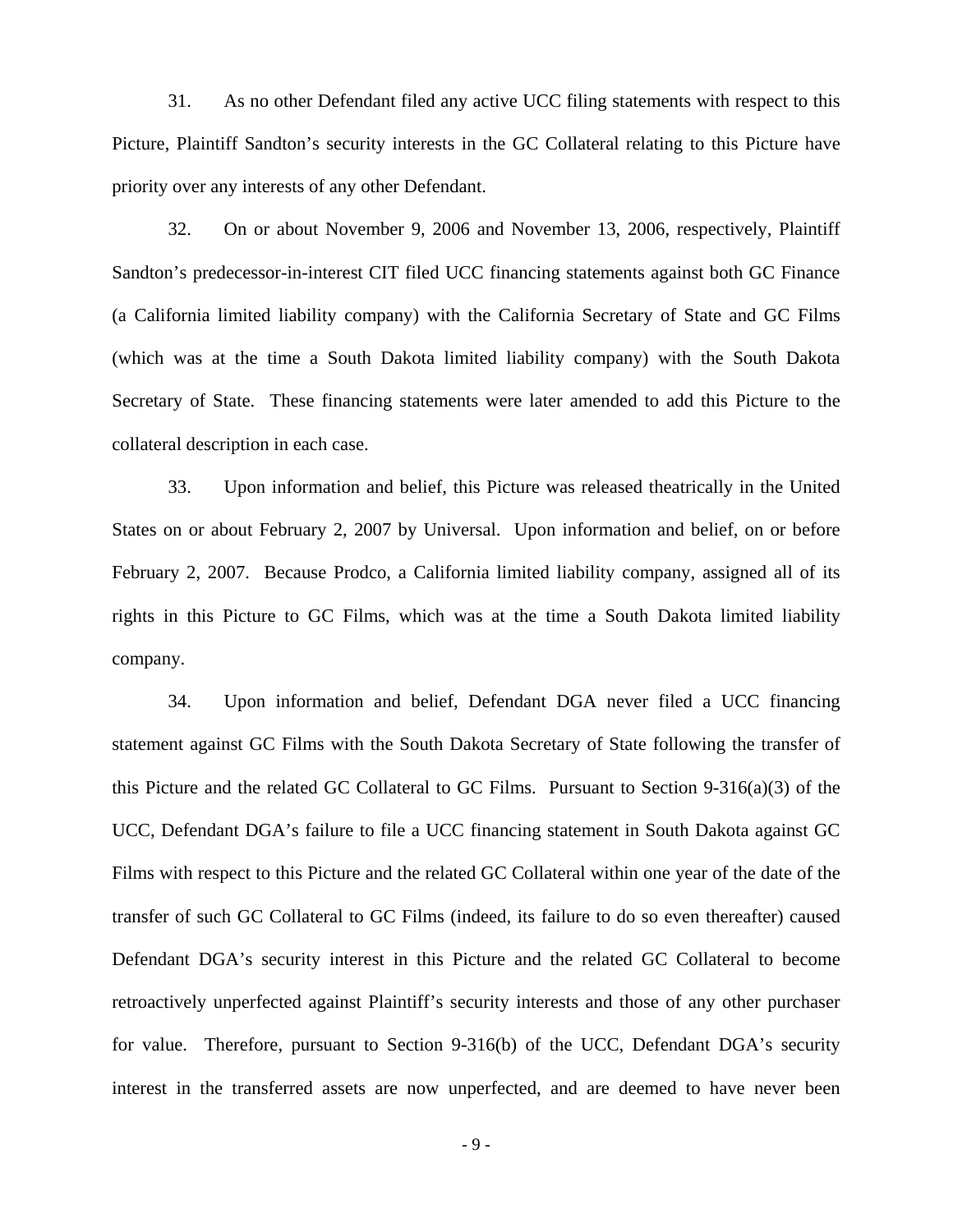perfected against Plaintiff which is successor-in-interest to CIT as a purchaser for value under the UCC and other applicable law.

35. Upon information and belief, Because Prodco and GC Films purported to assign to GC Finance their respective rights in this Picture; however, GC Films retained the exclusive rights to distribute and license, and authorize others to exploit, this Picture throughout the world following and notwithstanding such purported assignment. Upon information and belief, no Defendant has ever filed a UCC financing statement against GC Finance.

36. On or about May 5, 2008, GC Films merged with and into Rhodium Pictures LLC, a California limited liability company, with Rhodium Pictures surviving the merger, thus converting GC Films from a South Dakota limited liability company to a California limited liability company. The merged entity thereafter re-named itself "Gold Circle Films LLC."

37. Pursuant to Section 9-203(d) of the UCC, by virtue of the above-referenced merger, Rhodium Pictures LLC (later renamed "Gold Circle Films LLC") became a "new debtor."

38. Pursuant to Section 9-316(b) of the UCC, CIT filed an initial UCC financing statement with the California Secretary of State on or about August 21, 2008, within four months of the merger between GC Films and Rhodium Pictures LLC. Pursuant to Section 9-316(b) of the UCC, this filing continued, without interruption, the perfection of CIT's security interests against the South Dakota debtor, GC Films, to the new California debtor, Gold Circle Films LLC. Upon information and belief, Defendant DGA never filed a financing statement in California against Gold Circle Films LLC, the new debtor, or against GC Finance. Accordingly, pursuant to Section 9-316(b) of the UCC, CIT's security interests have retained their first priority status against the assets of the new California debtor, GC Films, and GC Finance.

- 10 -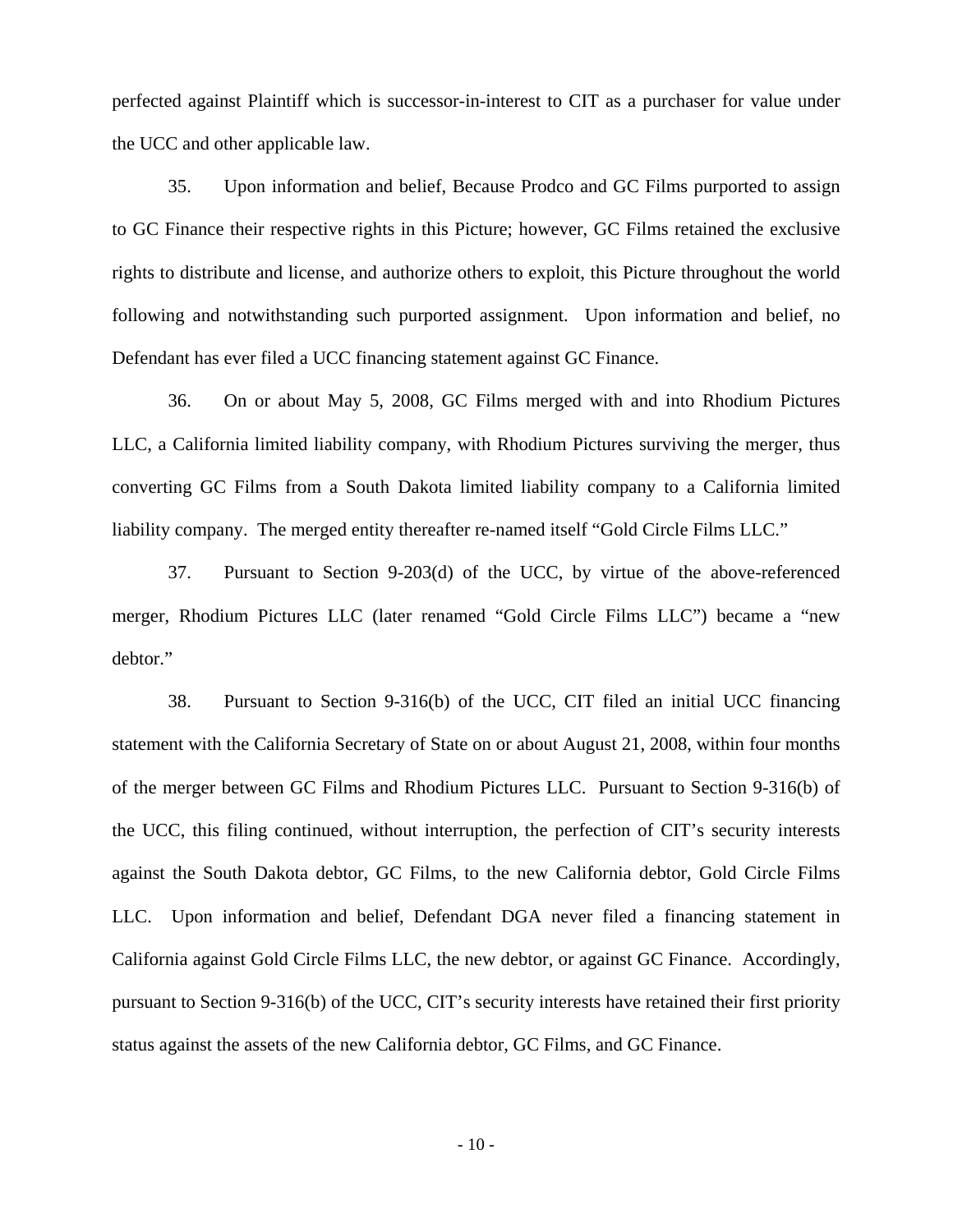39. If and to the extent that Because Prodco retained any rights in the Picture after its assignment to GC Films and/or from GC Films to GC Finance (which Plaintiff does not believe to be the case), Plaintiff Sandton's security interests would also have priority over Defendant DGA's security interests with respect to any such retained rights. In September 2009, Because Prodco and other subsidiaries of GC Films merged with and into Rolling Kansas LLC ("Rolling Kansas"), a California limited liability company, which became a "new debtor." As a result of that merger and the attendant name change from Because Prodco to Rolling Kansas, if and to the extent Because Prodco retained any rights in the Picture after its assignment to GC Films, those rights would have transferred by operation of law and/or the related merger agreement to Rolling Kansas (the survivor of the merger). As a result, anyone searching for filings made against Rolling Kansas, the merged debtor's new legal name, would not find a filing made against Because Prodco, and therefore Defendant DGA's financing statements against Because Prodco would have become "seriously misleading" pursuant to Section 9-506 of the UCC because its original financing statement would no longer "sufficiently provide the name of the debtor." Upon information and belief, Defendant DGA did not file a new financing statement against Rolling Kansas within four months of the merger, or indeed at any time thereafter. As a result, Defendant DGA's security interest in any rights that Because Prodco had retained, and that the new debtor, Rolling Kansas, acquired after the merger, is subject to subordination pursuant to UCC Section 9-326(a). Moreover, in any case, Defendant DGA's security interest is not perfected with respect to any assets of Rolling Kansas acquired or arising more than four months following the date of the merger (e.g., accounts receivable arising under the applicable distribution agreements more than four months following the merger), pursuant to the operation of Section 9-508(b) of the UCC.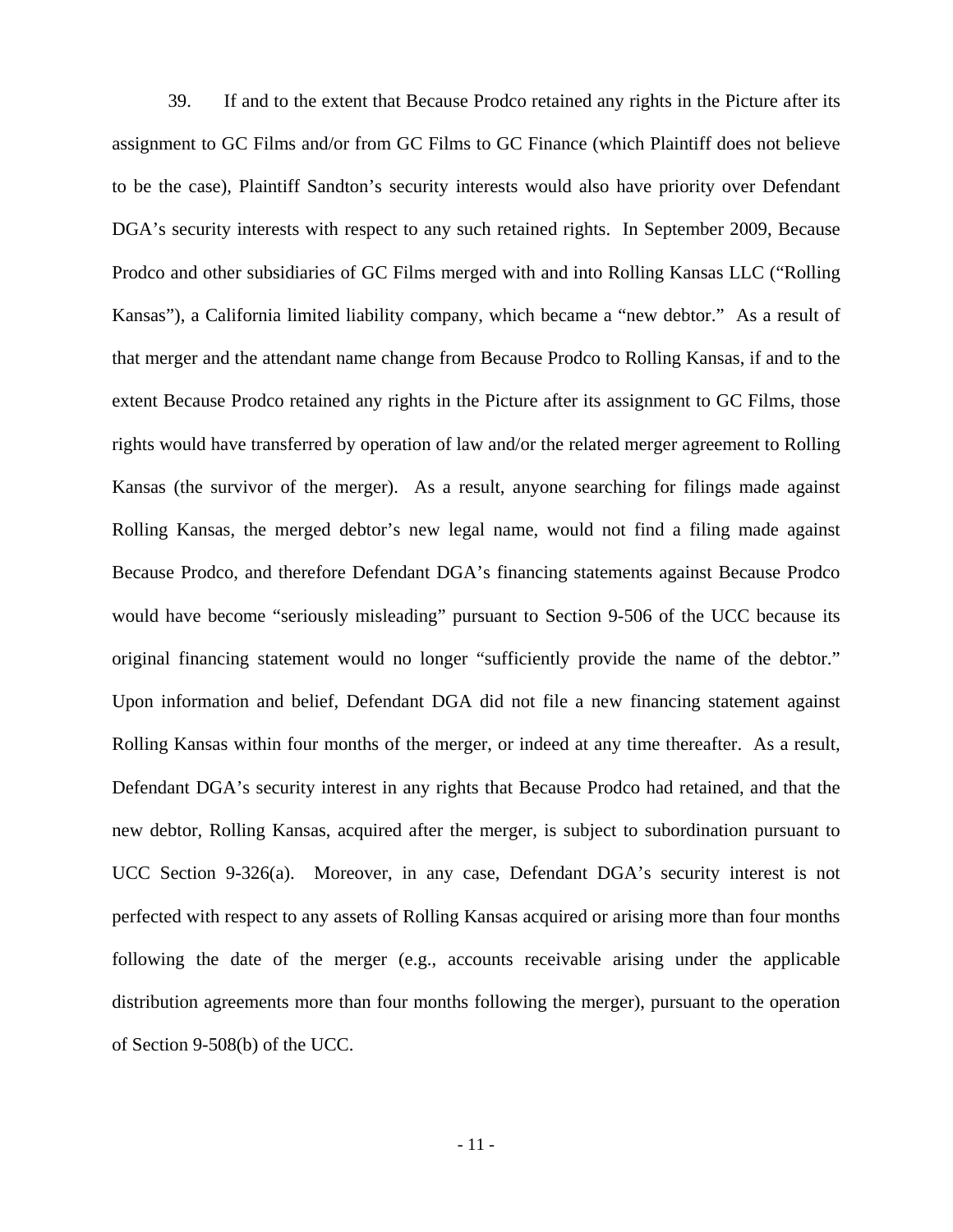40. Plaintiff Sandton filed an initial UCC financing statement against Rolling Kansas with the California Secretary of State on July 23, 2012 to further perfect its security interest against GC Collateral related to the Picture "Because I Said So." This re-perfection granted priority to Plaintiff Sandton's security interests over Defendant DGA's security interest in assets of Rolling Kansas acquired or created more than four months after the date of the merger between Because Prodco and Rolling Kansas (i.e., any interest Rolling Kansas has in the accounts receivable generated from the exploitation of the Picture "Because I Said So" from and after the four month anniversary of the merger between Because Prodco and Rolling Kansas).

# **III. Plaintiff Sandton's Security Interest in the Picture "My Sassy Girl" Has Priority Over Any Claims By Defendants**

# **A. Loan History**

41. The LSA was amended on or about April 3, 2009 ("Amendment No. 2").

42. Pursuant to Amendment No. 2, CIT and US Bank made additional loan advances to GC Finance against the projected value of the future accounts receivable to be earned by GC Films from its distribution of "My Sassy Girl" and "Whisper." CIT secured repayment of these loan advances with all appropriate security instruments filed in the appropriate jurisdictions and filing offices. This Picture and the related GC Collateral are also collateral under the ASA.

43. Upon information and belief, GC Films acquired all the right, title and interest in this Picture from Sassy Girl Productions LLC ("Sassy Prodco") before June 26, 2008, when this Picture was released in Thailand.

44. In conjunction with Amendment No. 2, GC Films assigned all of its rights in this Picture and related GC Collateral to GC Finance, subject to GC Films' retention of the exclusive rights to distribute and license, and authorize others to exploit, this Picture throughout the world following and notwithstanding such purported assignment. Pursuant to Amendment No. 2, GC

- 12 -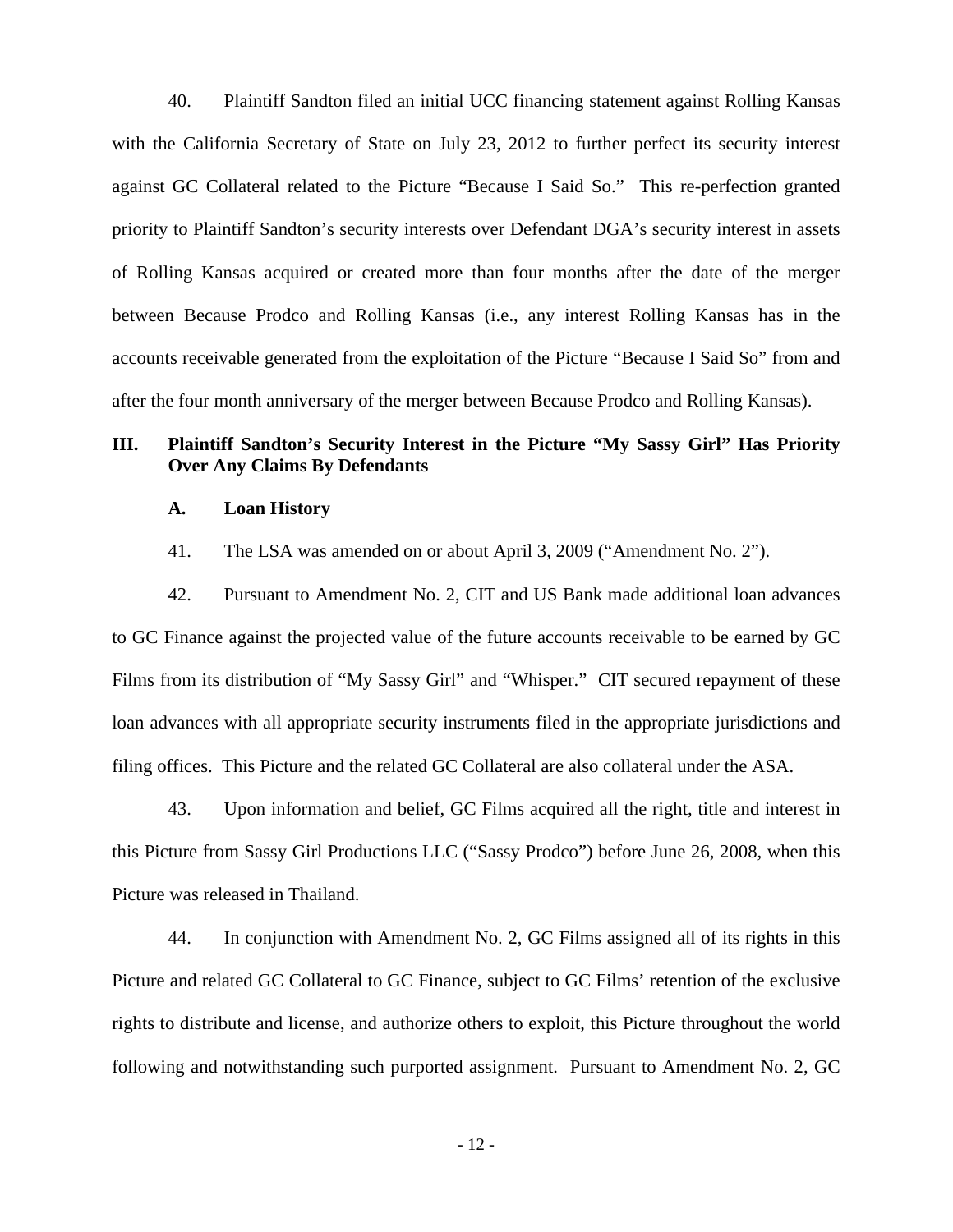Finance assumed all of Sassy Prodco's indebtedness with respect to this Picture, including its indebtedness to CIT.

45. As a result of these transactions, in particular by GC Finance contractually obligating itself to acquire "My Sassy Girl" and the related GC Collateral (which upon information and belief constituted all or substantially all of Sassy Prodco's assets) and expressly contractually assuming all of Sassy Prodco's indebtedness with respect to this Picture, GC Finance became a "new debtor" with respect to the assets formerly owned by Sassy Prodco. CIT timely filed UCC financing statements (and amendments) against GC Finance with the California Secretary of State with respect to this Picture and the related GC Collateral. Those financing statements have been timely continued and are active.

# **B. UCC Filings and Other Post-Filing Actions**

46. Upon information and belief, Defendant DGA has at no time filed any UCC financing statements with respect to this Picture against Sassy Prodco, GC Films or GC Finance. Accordingly, the security interests of Plaintiff Sandton have priority over any security interests or other claims of Defendant DGA with respect to this Picture.

47. Upon information and belief, Defendant SAG filed a UCC financing statement against Sassy Prodco with respect to this Picture with the California Secretary of State on or about December 1, 2006.

48. Plaintiff Sandton's predecessor-in-interest, CIT, filed UCC financing statements with respect to this Picture against Sassy Prodco with the California Secretary of State and against GC Films with the South Dakota Secretary of State, both on or about December 5, 2006.

49. Upon information and belief, Defendant WGA filed UCC financing statements with respect to this Picture against Platinum Band LLC (a California limited liability company, "Platinum," which, upon information and belief, never held any rights to this Picture, instead

- 13 -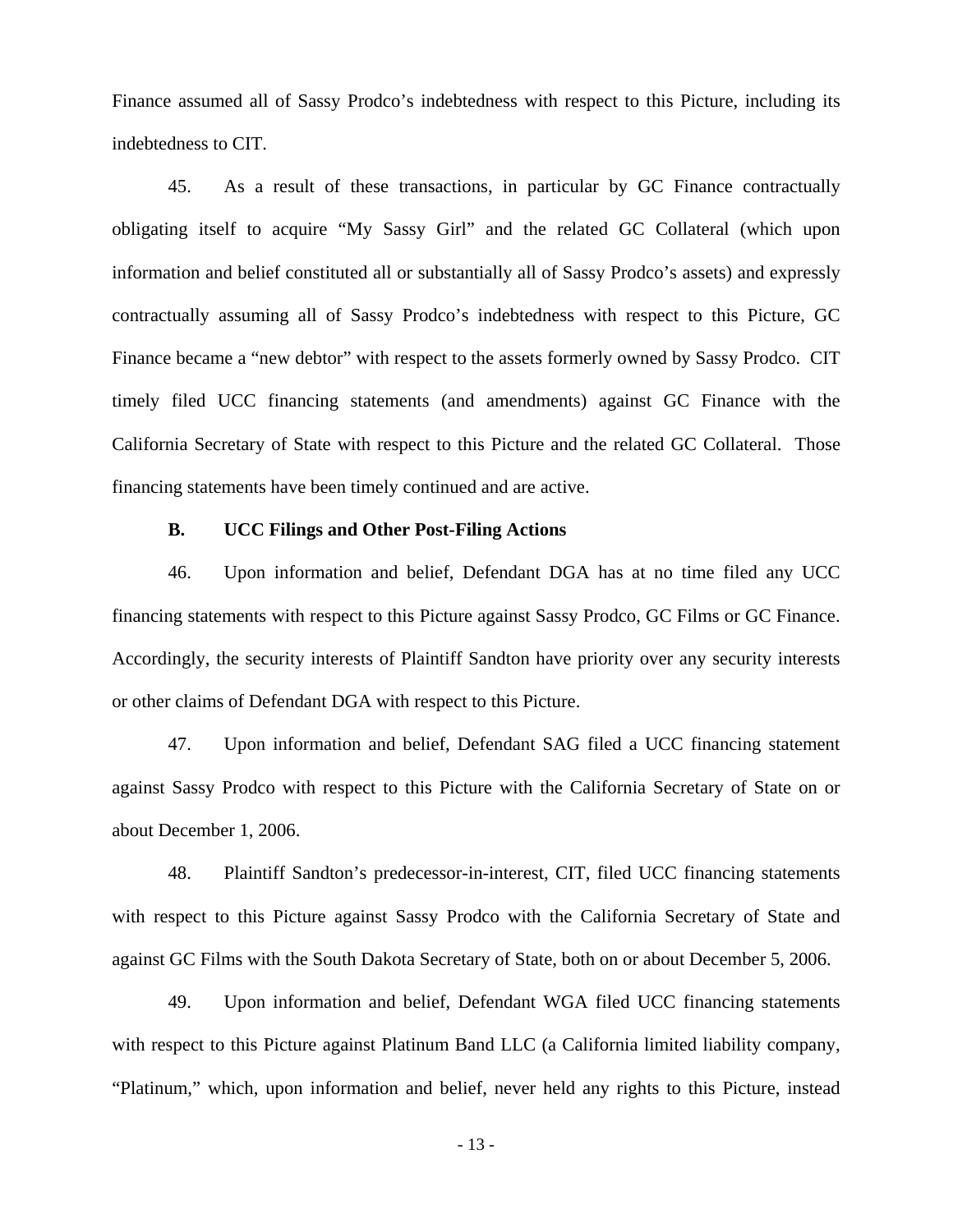only having rights at one point to the screenplay) on or about December 20, 2006, and against Sassy Prodco and Platinum on January 10, 2007, all with the California Secretary of State.

50. Upon information and belief, on or before February 1, 2006, Sassy Prodco, a California limited liability company, assigned all of its rights in this Picture to GC Films, then a South Dakota limited liability company.

51. Pursuant to Section 9-203 of the UCC, when GC Films took its assignment of this Picture from Sassy Prodco, GC Films became bound by Sassy Prodco's security agreements, and the security interests of Defendant SAG, CIT, and Defendant WGA's security interest would have remained perfected as against GC Films if and so long as Defendant SAG, CIT, and Defendant WGA each filed new UCC financing statements in South Dakota against GC Films within one year of such assignment date, pursuant to UCC Section 9-316(b). However, upon information and belief, Defendants SAG and WGA did not file UCC financing statements against GC Films in South Dakota within one year after it took the assignment from Because Prodco, or indeed at any time thereafter. Therefore, pursuant to Section 9-316(b) of the UCC, the security interests of Defendants SAG and WGA in the transferred assets lost their perfection and are now unperfected, and are deemed to have never been perfected against a purchaser for value such as Plaintiff (as successor-in-interest to CIT).

52. In addition, to the extent Defendants SAG and WGA may have any security interests in the Picture and related GC Collateral following its transfer from GC Films to GC Finance (which Plaintiff does not believe to be the case), such Defendants' security interests would be junior in priority to Plaintiff's perfected security interests in all after-acquired/created GC Collateral relating to this Picture held by GC Finance that was generated or acquired by GC Finance more than four months following the transfer of such GC Collateral.

- 14 -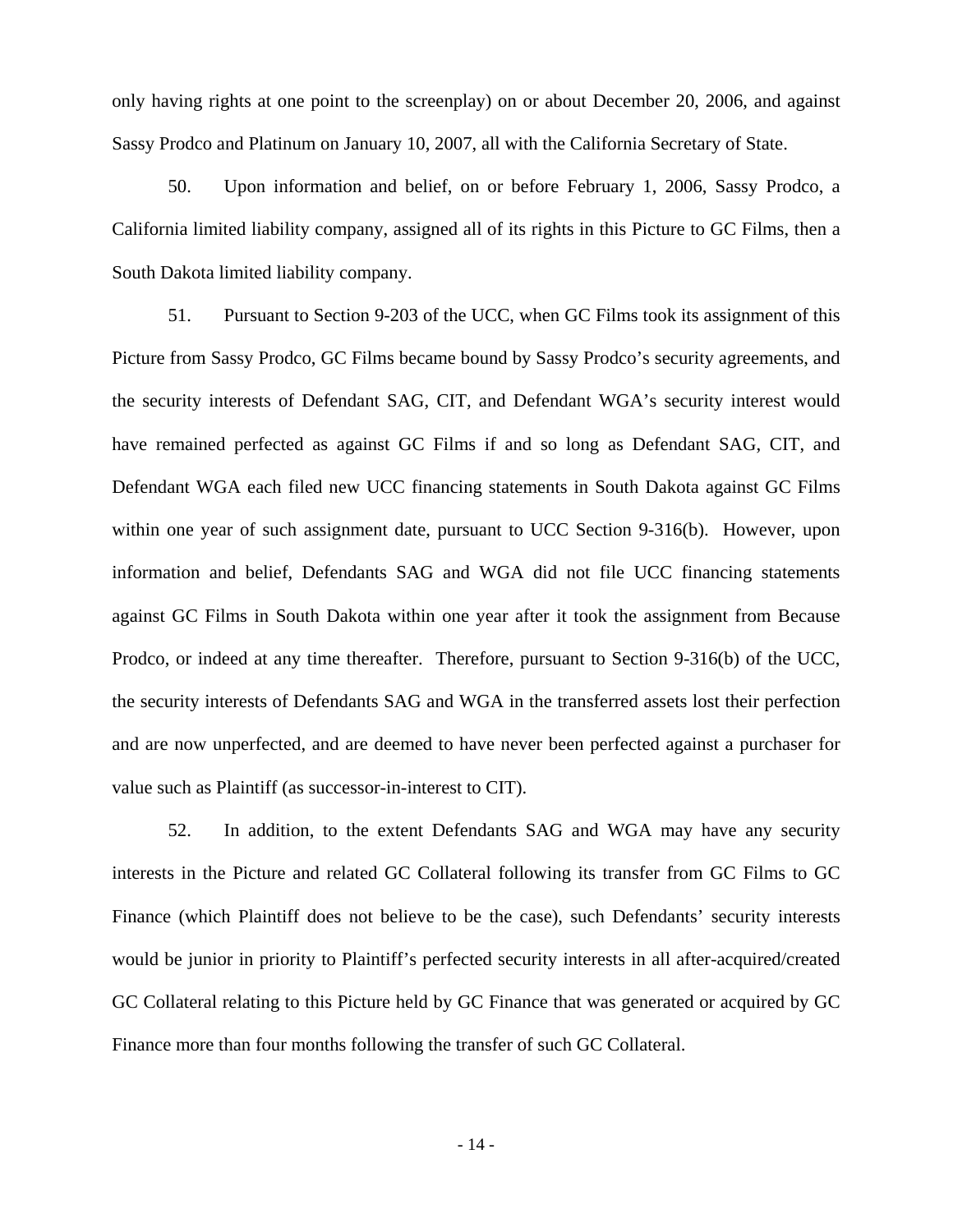53. On or about December 5, 2006, CIT filed a UCC financing statement against Sassy Prodco with the California Secretary of State.

54. On or about December 5, 2006, CIT filed a UCC financing statement against GC Films with the South Dakota Secretary of State.

55. Subsequently, on or about May 5, 2008, GC Films merged with and into Rhodium Pictures LLC, a California limited liability company which survived the merger, thus converting GC Films from a South Dakota limited liability company to a California limited liability company. The merged entity thereafter re-named itself "Gold Circle Films LLC."

56. Pursuant to Section 9-203(d) of the UCC, by virtue of the above-referenced merger, Rhodium Pictures LLC (later renamed "Gold Circle Films LLC") became a "new debtor."

57. Pursuant to Section 9-316(b) of the UCC, CIT filed an initial UCC financing statement against the newly organized California "Gold Circle Films LLC" with the California Secretary of State on or about August 21, 2008, within four months of the merger between GC Films and Rhodium Pictures LLC. Pursuant to Section 9-316(b) of the UCC,, this filing continued uninterrupted the perfection and first priority of its security interests against the prior South Dakota iteration of GC Films to the new California debtor, Gold Circle Films LLC. Upon information and belief, Defendants SAG and WGA never filed financing statements in California against Gold Circle Films LLC, the new California debtor. Accordingly, pursuant to Section 9- 316(b) of the UCC, CIT's security interests have retained their first priority status against the new California debtor's assets.

58. Additionally, if and to the extent that Sassy Prodco retained any rights in the Picture and/or other related GC Collateral after its assignment of its rights in the Picture to GC Films (which Plaintiff does not believe to be the case), Plaintiff Sandton would also have priority

- 15 -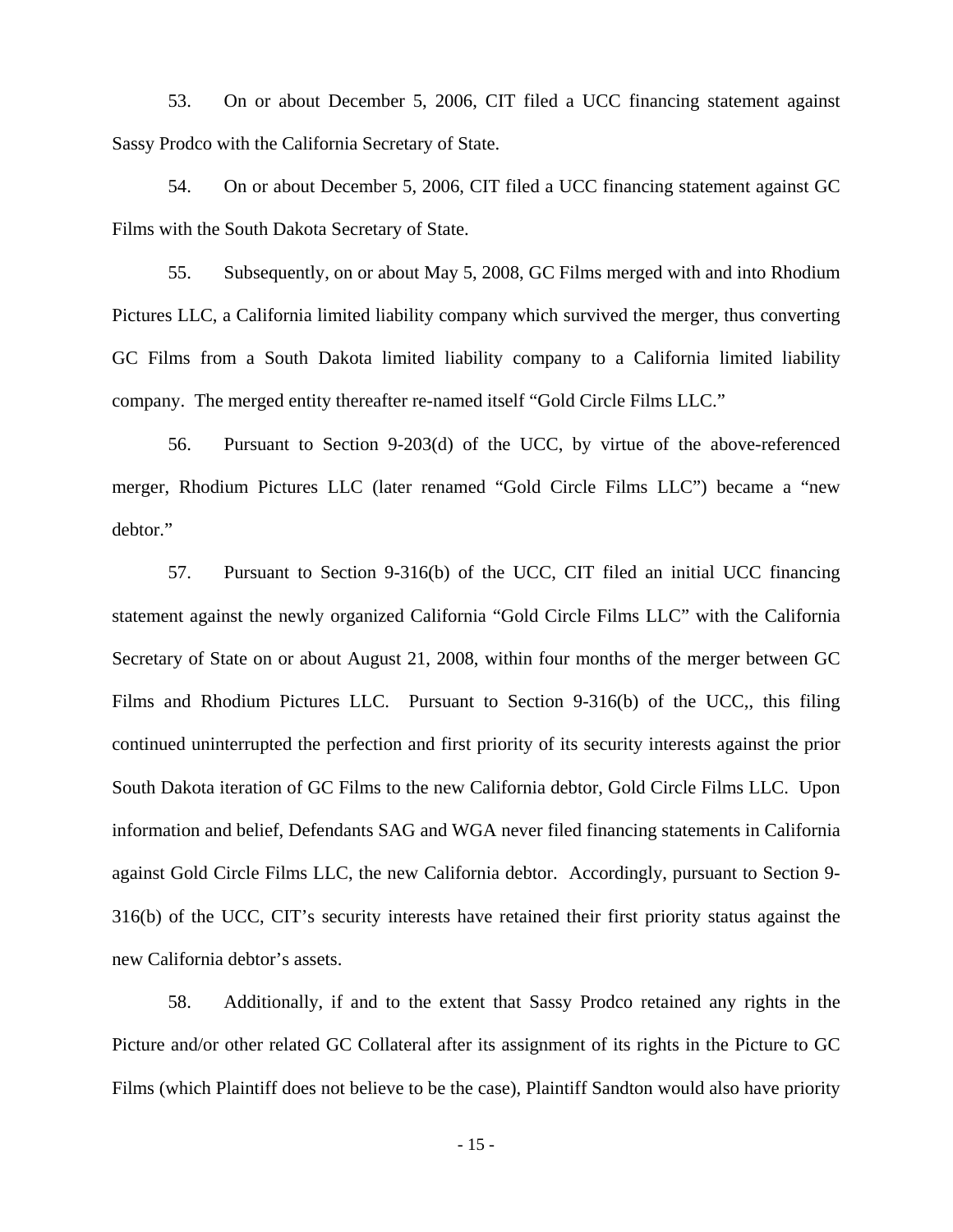over Defendants SAG and WGA with respect to any such retained rights as well. In September 2009, Sassy Prodco and other subsidiaries of GC Films merged with and into Rolling Kansas, a California limited liability company, which became a "new debtor." As a result of that merger and the attendant name change from Sassy Prodco to Rolling Kansas, if and to the extent that Sassy Prodco retained any rights in the Picture after its assignment to GC Films, those rights would have transferred to Rolling Kansas. As a result, the financing statements filed by Defendants SAG and WGA against Because Prodco would have become seriously misleading pursuant to Section 9-506 of the UCC because the original financing statements would no longer "sufficiently provide the name of the debtor." Upon information and belief, Defendants SAG and WGA did not file new financing statements against Rolling Kansas within four months of the merger, or indeed at any time thereafter. As a result, to the extent Rolling Kansas retains any rights in GC Collateral for this Picture, any security interest against such new debtor held by Defendants SAG and WGA is junior in priority to the security interest in the same GC Collateral held by Plaintiff. Moreover, in any case, the security interests of Defendants SAG and WGA are not perfected with respect to the GC Collateral created or arising more than four months following the merger of Sassy Prodco with and into Rolling Kansas.

59. On or about June 26, 2012, CIT amended its UCC financing statement against Sassy Prodco to reflect the new debtor's legal name "Rolling Kansas LLC." Further, on or about July 23, 2012, Plaintiff Sandton filed an initial UCC financing statement against Rolling Kansas with the California Secretary of State to further perfect its security interest against GC Collateral related to "My Sassy Girl." This re-perfection granted priority to Plaintiff Sandton's security interests over the security interests of Defendants SAG and WGA in assets of Rolling Kansas acquired or created more than four months after the date of the merger (e.g., accounts receivable generated on/after such four month date).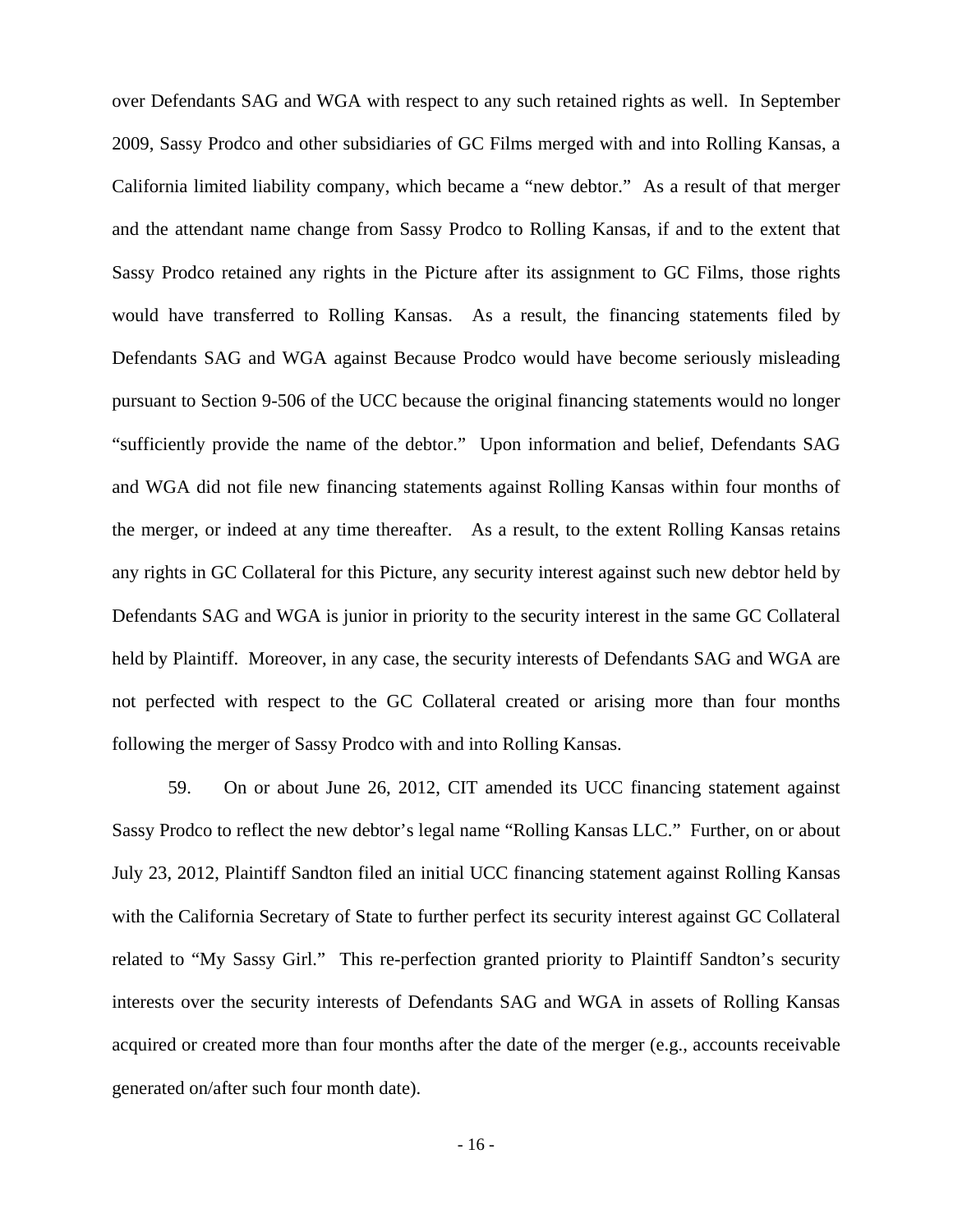# **IV. Plaintiff Sandton's Security Interest in the Picture "Slither" Has Priority Over Any Claims By Defendants**

60. Upon information and belief, CIT made advances to GC Finance in or around May 1, 2007 pursuant to Amendment No. 1, based upon the projected accounts receivable to be generated by GC Films from its distribution of this Picture pursuant to distributions agreements entered into by GC Films. On or about April 19, 2007, Slither Productions LLC ("Slither Prodco") purportedly assigned its rights (which upon information and belief were all previously assigned to GC Films) in this Picture to GC Finance; however, GC Films retained the exclusive rights to distribute and license, and authorize others to exploit, this Picture throughout the world, following and notwithstanding such purported assignment. This Picture and the related GC Collateral are also collateral under the ASA.

61. Upon information and belief, no Defendant has at any time filed any UCC financing statements with respect to this Picture against Slither Prodco, GC Films or the Borrower.

62. On or about September 24, 2009, Slither Prodco merged into Rolling Kansas. Upon information and belief, no defendant has at any time filed any UCC financing statements with respect to this Picture against Rolling Kansas.

63. CIT, Plaintiff Sandton's predecessor-in-interest, filed UCC financing statements with respect to this Picture (or amendments adding this picture) against both GC Finance and GC Films. These financing statements were timely continued and are still active. Accordingly, the security interests of Plaintiff Sandton have priority over any security interests or other claims asserted by any Defendant with respect to this Picture.

- 17 -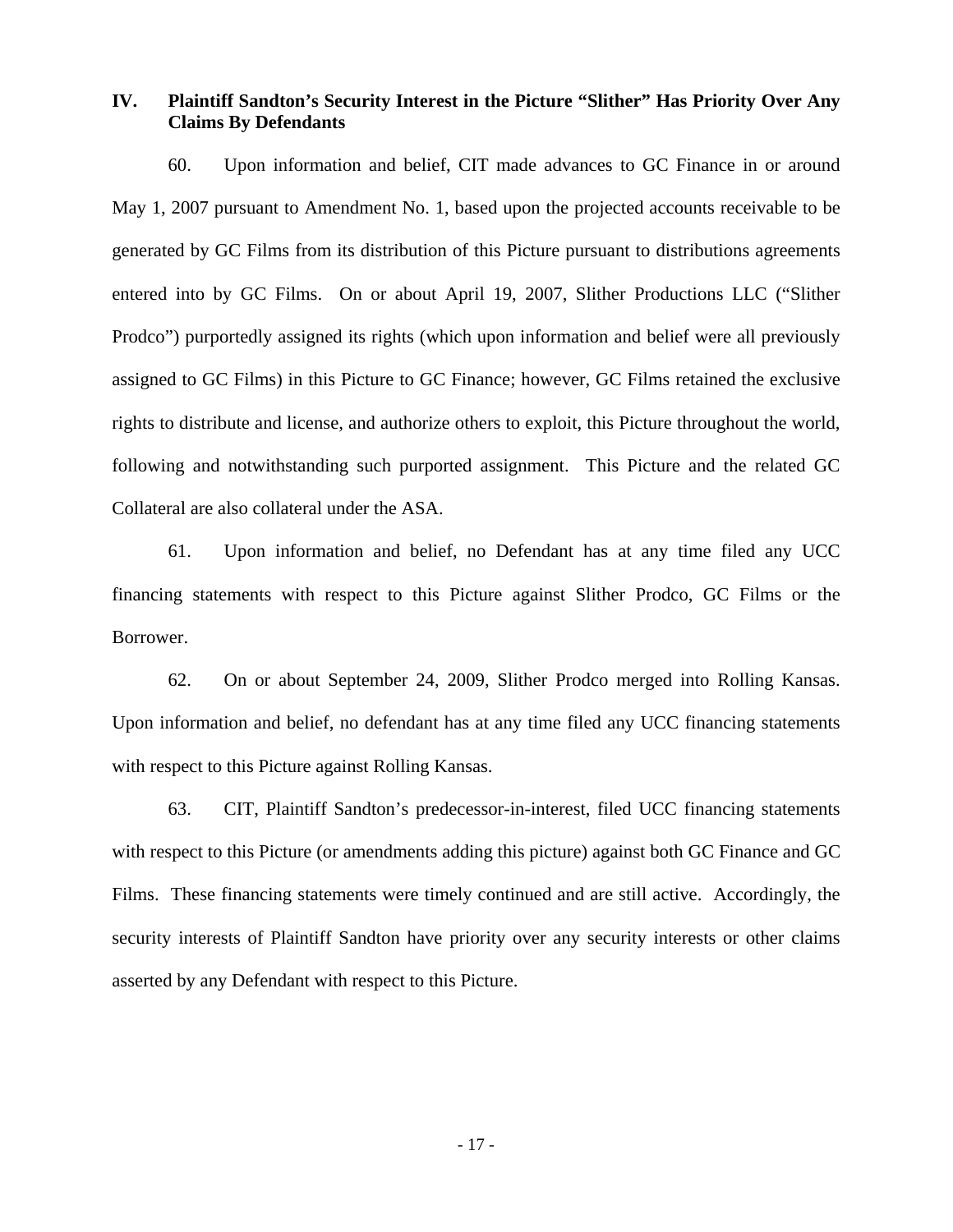**V. Plaintiff Sandton's Security Interest in the Picture "The Wedding Date" Has Priority Over Any Claims By Defendants** 

64. Upon information and belief, the production of this Picture was financed by Comerica Bank ("Comerica") in 2003, and the Picture was produced by Something Borrowed Ltd., an English company ("Something Prodco"). According to this Picture's copyright registration, GC Films is the claimant for this Picture's copyright, having taken its rights in the Picture by assignment from Something Prodco. Upon information and belief, CIT made loan advances to GC Finance pursuant to the Original LSA in or around November 2006, which loans were intended to be utilized, in part, to refinance debt with respect this Picture. This Picture and the related GC Collateral are also collateral under the ASA. Upon information and belief, GC Films acquired the rights to this Picture on or before February 4, 2005, the date upon which it was released in theatres in the United States by Universal. On or about November 1, 2006, GC Films purportedly assigned its rights in this Picture to GC Finance; however, GC Films retained the exclusive rights to distribute and license, and authorize others to exploit, this Picture throughout the world, following and notwithstanding such purported assignment.

65. Upon information and belief, no Defendant has at any time filed any UCC financing statements with respect to this Picture against GC Finance, GC Films, or Something Prodco, or recorded any charges against Something Prodco in England.

66. CIT, Plaintiff Sandton's predecessor-in-interest, filed UCC financing statements with respect to this Picture (or amendments adding this picture) against both GC Finance and GC Films. These financing statements were timely continued and are still active. Accordingly, the security interests of Plaintiff Sandton have priority over any security interests or other claims asserted by any Defendant with respect to this Picture.

- 18 -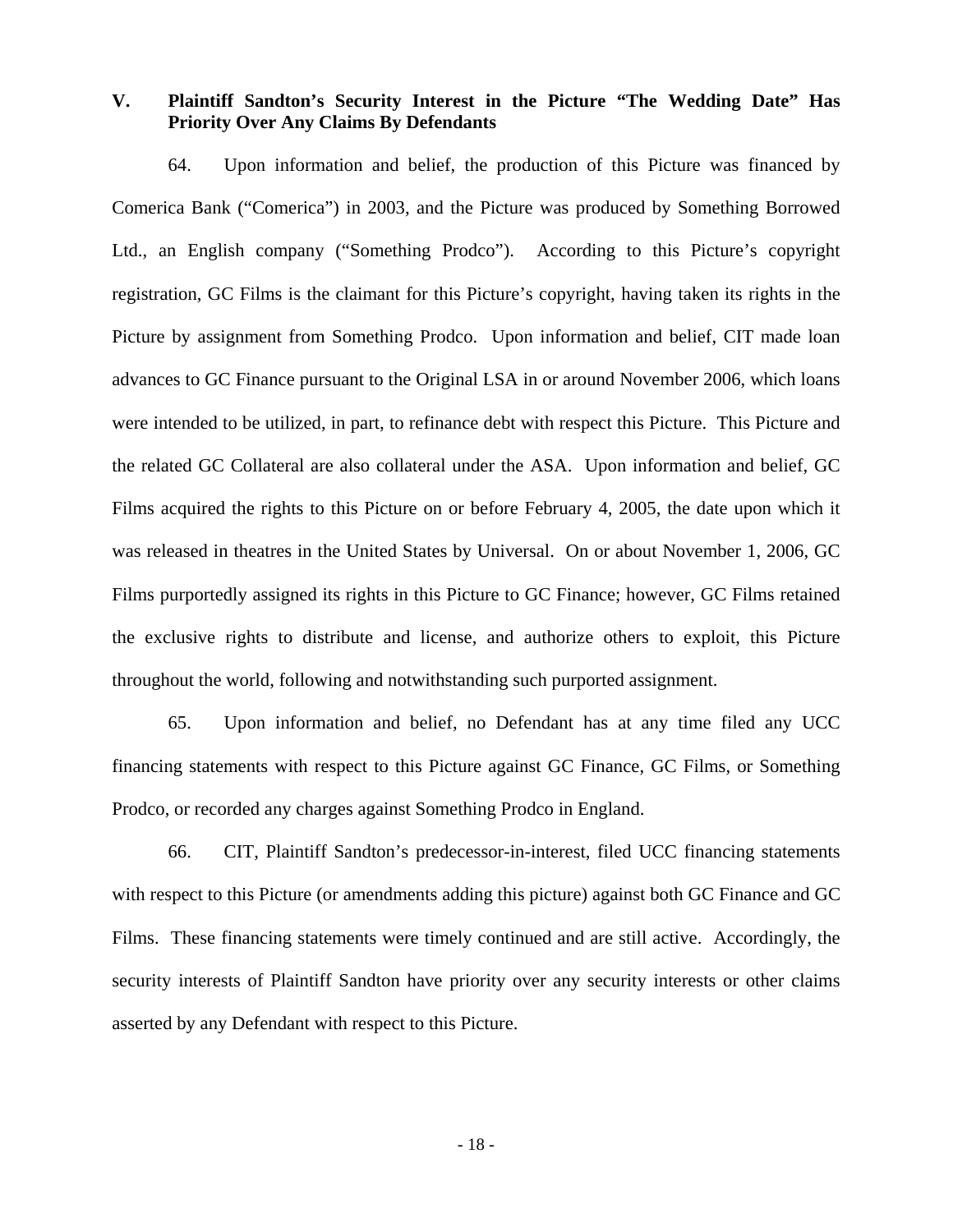# **VI. Plaintiff Sandton's Security Interest in the Picture "Whisper" Has Priority Over Any Claims By Defendants**

67. Upon information and belief, the production of this Picture was financed by Natexis in 2005 and the Picture was produced by Whisper Productions, LLC ("Whisper Prodco"). According to this Picture's copyright registration, GC Films is the claimant for this Picture's copyright, having taken its rights in this Picture by assignment from Whisper Prodco. Pursuant to Amendment No. 2 to the LSA, on or about April 3, 2009, this Picture and related GC Collateral was added to the collateral base secured pursuant to the LSA and the ASA. In March 2009, GC Films purportedly assigned its rights in this Picture to GC Finance; however, GC Films retained the exclusive rights to distribute and license, and authorize others to exploit, this Picture throughout the world, following and notwithstanding such purported assignment.

68. Upon information and belief, no Defendant has at any time filed any UCC financing statements with respect to this Picture against GC Finance or GC Films.

69. Upon information and belief, Defendant DGA filed a financing statement against Whisper Prodco on November 27, 2006.

70. Upon information and belief, Whisper Prodco assigned its rights in this Picture to GC Films in 2007. Pursuant to Section 9-203 of the UCC, GC Films became a new debtor with respect to the security interest filed against Whisper Prodco by Defendant DGA, and Defendant DGA's security interests would have remained perfected as against GC Films – so long as Defendant DGA filed a new UCC financing statement in South Dakota against GC Films within one year of the assignment date, pursuant to UCC Section 9-316(b). However, upon information and belief, Defendant DGA did not file a UCC financing statement against GC Films in South Dakota within one year after it took the assignment from Whisper Prodco, or indeed at any time thereafter. Therefore, pursuant to the UCC, Defendant DGA's security interest in the transferred GC Collateral became and are now unperfected.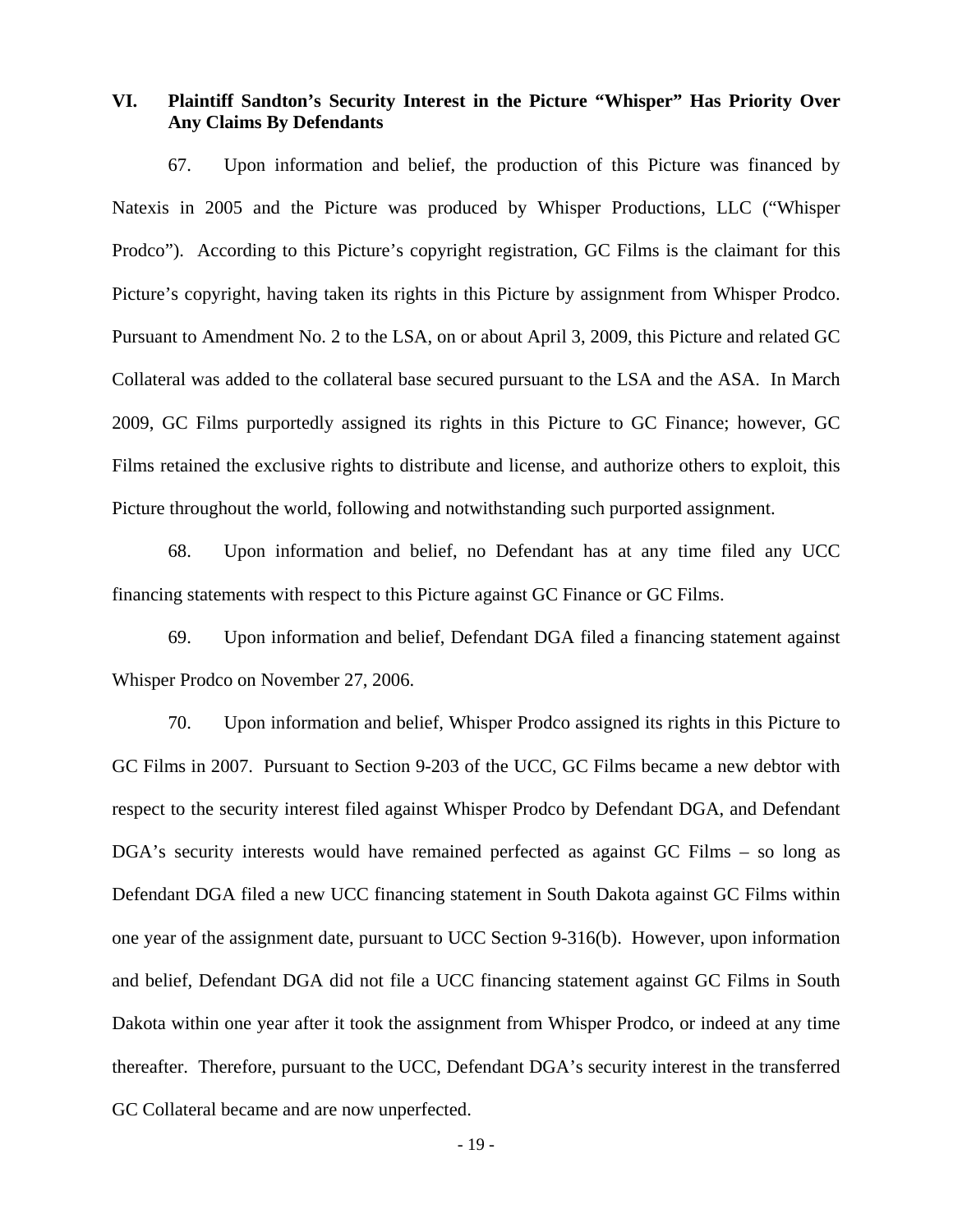71. On or about May 5, 2008, GC Films merged with and into Rhodium Pictures LLC, a California limited liability company, thus converting GC Films from a South Dakota limited liability company to a California limited liability company. The merged entity thereafter re-named itself "Gold Circle Films LLC."

72. On or about May 4, 2009, CIT, Plaintiff Sandton's predecessor-in-interest, filed UCC financing statement amendments with respect to this Picture against both GC Finance and GC Films with the California Secretary of State. These financing statements were timely continued and are active. Accordingly, CIT's security interests enjoy first priority status against the new debtor's assets.

73. Upon information and belief, no other Defendant has at any time filed any UCC financing statements with respect to this Picture against Whisper Prodco, GC Films or GC Finance. Accordingly, Plaintiff Sandton's security interests have priority over any security interests or other claims asserted by Defendants with respect to this Picture.

# **VII. Plaintiff Sandton's Security Interest in the Picture "White Noise" Has Priority Over Any Claims By Defendants**

74. Upon information and belief, this Picture was produced by White Noise (UK) Limited ("WN Prodco") and GC Films is the owner of this Picture. This Picture and the related GC Collateral were original collateral in the Original LSA and the ASA. Upon information and belief, GC Films acquired the rights to this Picture on or before January 7, 2005, the date upon which it was released in theatres in the United States by Universal. On or about November 1, 2006, GC Films purportedly assigned its rights in this Picture to GC Finance, subject to GC Films' retention of the exclusive rights to distribute and license, and authorize others to exploit, this Picture throughout the world, following and notwithstanding such purported assignment.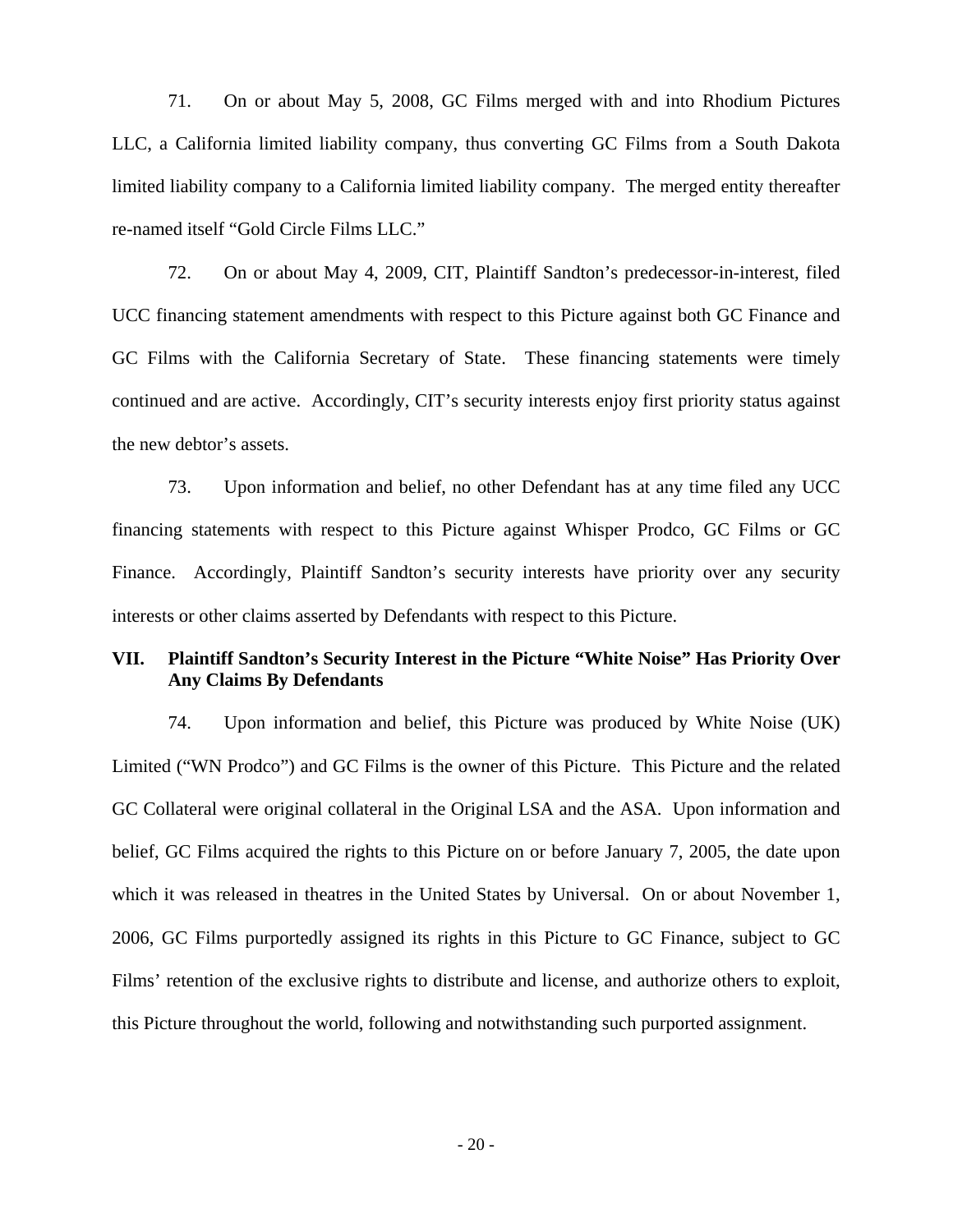75. Upon information and belief, no Defendant has at any time filed any UCC financing statements with respect to this Picture against WN Prodco, WN Productions Inc., GC Films, or GC Finance.

76. CIT, Plaintiff Sandton's predecessor-in-interest, filed UCC financing statements with respect to this Picture (or amendments adding this picture) against both GC Finance and GC Films. These financing statements were timely continued and are still active. Accordingly, the security interests of Plaintiff Sandton have priority over any security interests or other claims asserted by any Defendant with respect to this Picture.

### **VIII. Plaintiff Sandton's Security Interest in the Picture "White Noise: The Light" (F/K/A "White Noise 2") Has Priority Over Any Claims By Defendants**

77. Upon information and belief, this Picture was financed by CIT's affiliate, CIT Financial Ltd. ("CITF"), and produced by Whiter Noise Productions, Inc. ("Whiter Prodco"). According to this Picture's copyright registration, Whiter Prodco is both the Picture's author and the claimant for this Picture's copyright. Upon information and belief, GC Films obtained and presently retains the exclusive rights to distribute this Picture throughout the world (other than the territory of Canada and its possessions). This Picture and the related GC Collateral were collateral under the Original LSA and are collateral under the LSA and the ASA. Upon information and belief, GC Films acquired its rights in this Picture on or before January 5, 2007, the date upon which, upon information and belief, the Picture was released in theatres in Ireland. On or about October 7, 2007, GC Films purportedly assigned its rights in this Picture to GC Finance; however, GC Films retained the exclusive rights to distribute and license, and authorize others to exploit, this Picture throughout the world, following and notwithstanding such purported assignment.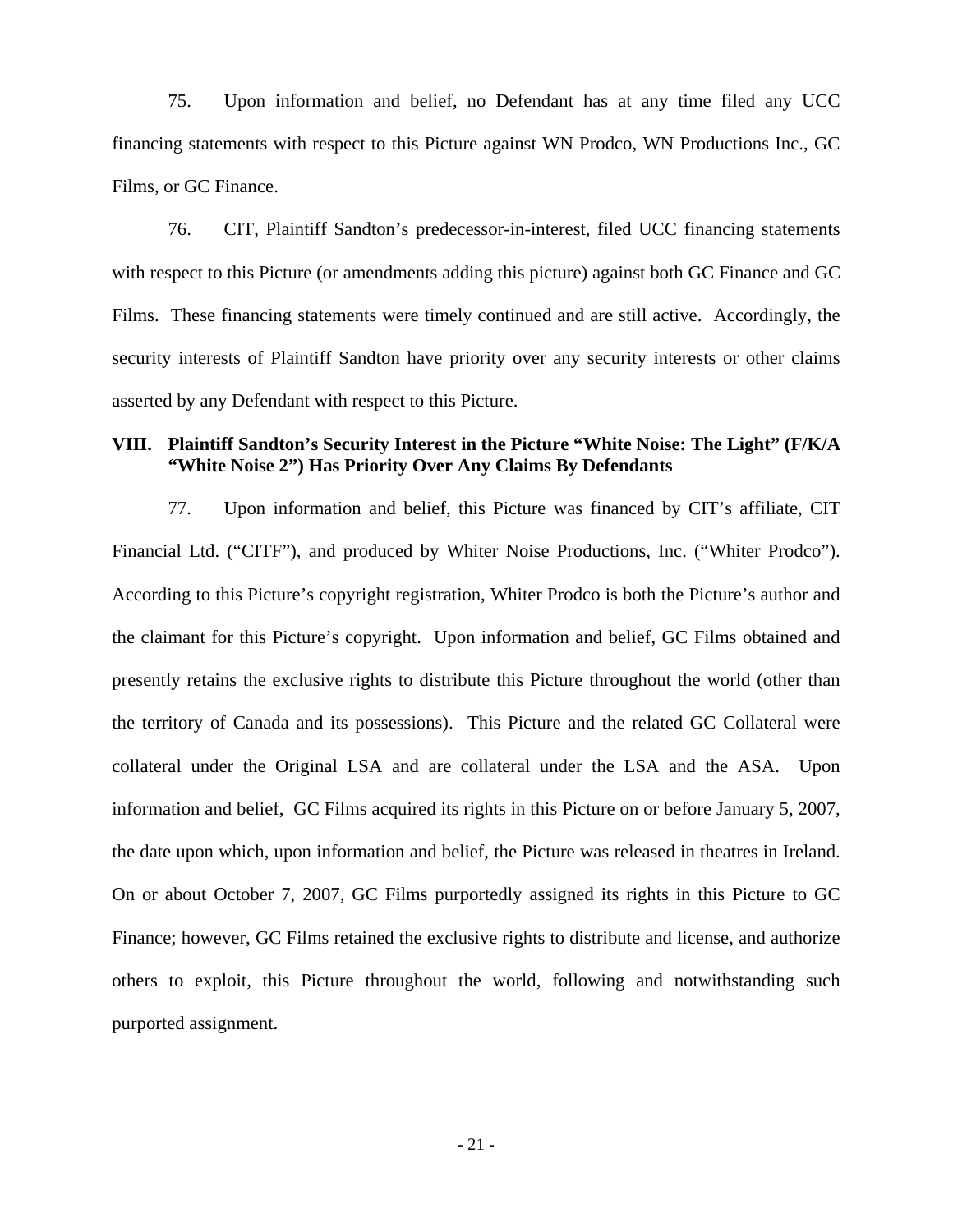78. Upon information and belief, no Defendant has at any time filed any UCC financing statements with respect to this Picture against Whiter Prodco, GC Films, or GC Finance.

79. CIT, Plaintiff Sandton's predecessor-in-interest, filed UCC financing statements with respect to this Picture (or amendments adding this picture) against Whiter Prodco, GC Finance, and GC Films These financing statements were timely continued and are still active. Accordingly, the security interests of Plaintiff Sandton have priority over any security interests or other claims asserted by any Defendant with respect to this Picture.

## **FIRST CAUSE OF ACTION: DECLARATORY JUDGMENT AS TO "BECAUSE I SAID SO"**

80. Plaintiff repeats and realleges the allegations set forth in paragraphs 1 through 77 above as if fully set forth herein.

81. As and for the reasons described above, Plaintiff's security interest in the Picture "Because I Said So" has priority over any interests of Defendants in that Picture.

82. There is an actual controversy between the parties on this issue because Defendants have taken the position that their interests in the Picture "Because I Said So" and related GC Collateral have priority over Plaintiff's security interest in that Picture and related GC Collateral, and, upon information and belief, intend to take action asserting such priority.

83. Such action would be improper as a matter of law because it would violate the priority of Plaintiff's secured interest and interfere with Plaintiff's rightful exercise of its rights and remedies as the holder of a first priority security interest in the GC Collateral.

84. Accordingly, Plaintiff is entitled to a declaratory judgment that its security interest in the Picture "Because I Said So" has priority over any interests of Defendants in that Picture.

- 22 -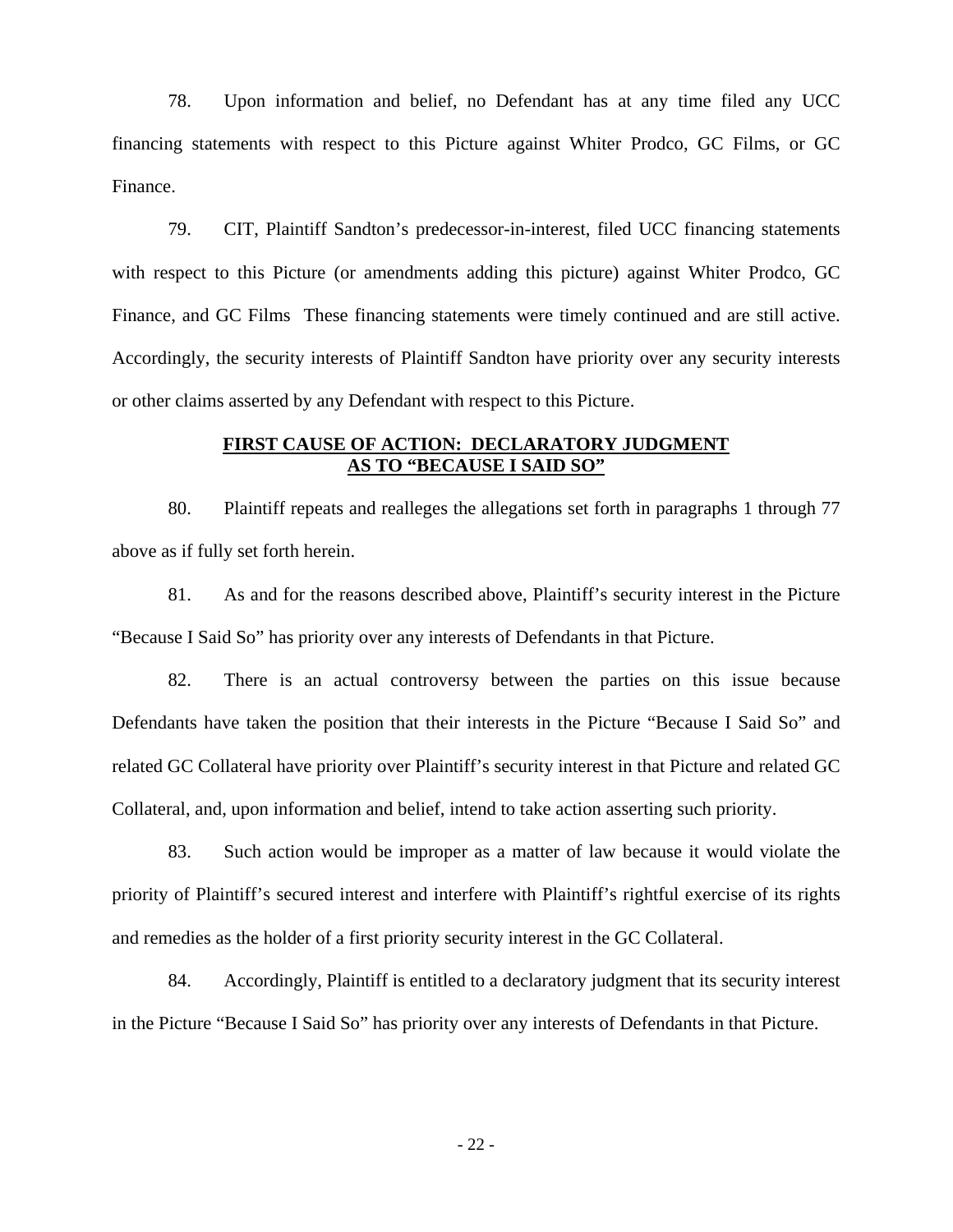### **SECOND CAUSE OF ACTION: PRELIMINARY AND PERMANENT INJUNCTION AS TO "BECAUSE I SAID SO"**

85. Plaintiff repeats and realleges the allegations set forth in paragraphs 1 through 77 above as if fully set forth herein.

86. For the reasons set forth herein, Plaintiff seeks preliminary and permanent injunctive relief enjoining Defendants from taking or threatening any action to assert their purported priority in the Picture "Because I Said So" over Plaintiff's security interest in that Picture or to foreclose upon that Picture and/or the related GC Collateral.

87. If Defendants take any such action, Plaintiff will suffer immediate and irreparable injury for which it will lack any adequate remedy at all. Plaintiff could be stripped of the value of its security interest in the Picture "Because I Said So."

88. As a result, Plaintiff is entitled to an injunction preliminarily and permanently restraining and enjoining Defendants from taking or threatening any action to assert priority in the Picture "Because I Said So" and/or the related GC Collateral over Plaintiff's security interest in that Picture and/or the related GC Collateral or to foreclose upon that Picture and/or the related GC Collateral.

### **THIRD CAUSE OF ACTION: DECLARATORY JUDGMENT AS TO "MY SASSY GIRL"**

89. Plaintiff repeats and realleges the allegations set forth in paragraphs 1 through 77 above as if fully set forth herein.

90. As and for the reasons described above, Plaintiff's security interest in the Picture "My Sassy Girl" has priority over any interests of Defendants in that Picture.

91. There is an actual controversy between the parties on this issue because Defendants have taken the position that their interests in the Picture "My Sassy Girl" and related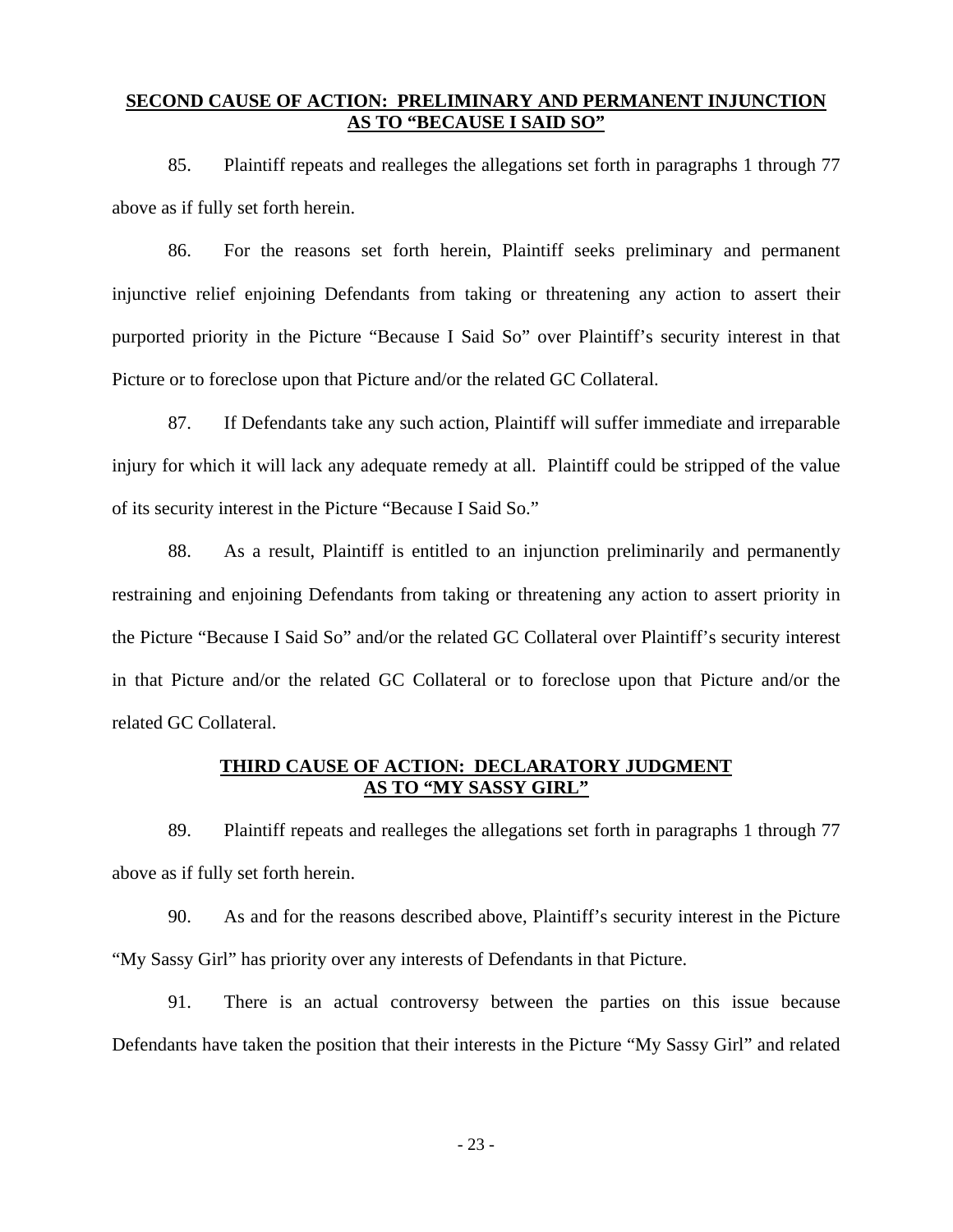GC Collateral have priority over Plaintiff's security interest in that Picture and related GC Collateral, and, upon information and belief, intend to take action asserting such priority.

92. Such action would be improper as a matter of law because it would violate the priority of Plaintiff's secured interest and interfere with Plaintiff's rightful exercise of its rights and remedies as the holder of a first priority security interest in the GC Collateral.

93. Accordingly, Plaintiff is entitled to a declaratory judgment that its security interest in the Picture "My Sassy Girl" has priority over any interests of Defendants in that Picture.

# **FOURTH CAUSE OF ACTION: PRELIMINARY AND PERMANENT INJUNCTION AS TO "MY SASSY GIRL"**

94. Plaintiff repeats and realleges the allegations set forth in paragraphs 1 through 77 above as if fully set forth herein.

95. For the reasons set forth herein, Plaintiff seeks preliminary and permanent injunctive relief enjoining Defendants from taking or threatening any action to assert their purported priority in the Picture "My Sassy Girl" over Plaintiff's security interest in that Picture or to foreclose upon that Picture and/or the related GC Collateral.

96. If Defendants take any such action, Plaintiff will suffer immediate and irreparable injury for which it will lack any adequate remedy at all. Plaintiff could be stripped of the value of its security interest in the Picture "My Sassy Girl."

97. As a result, Plaintiff is entitled to an injunction preliminarily and permanently restraining and enjoining Defendants from taking or threatening any action to assert priority in the Picture "My Sassy Girl" and/or the related GC Collateral over Plaintiff's security interest in that Picture and/or the related GC Collateral or to or to foreclose upon that Picture and/or the related GC Collateral.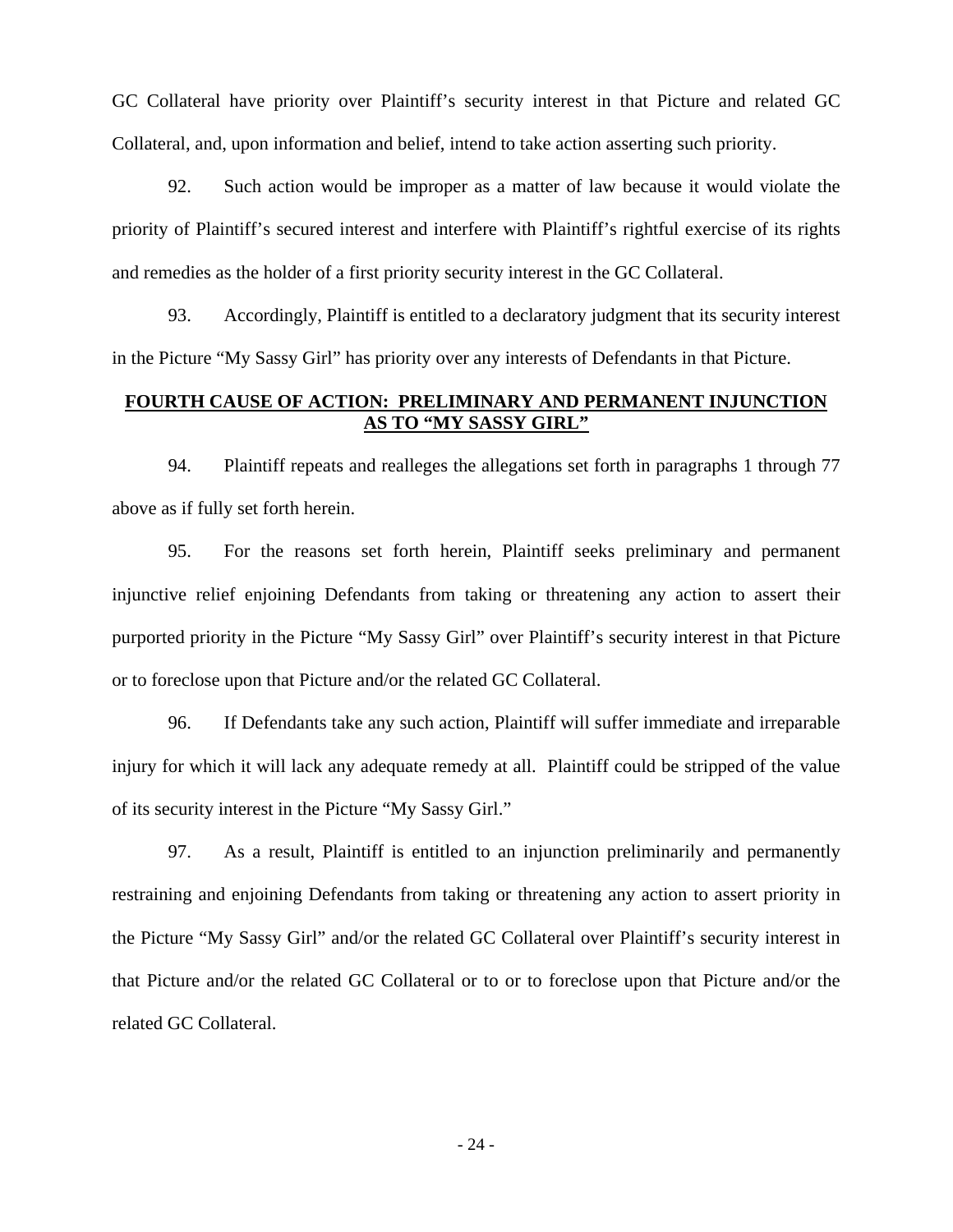#### **FIFTH CAUSE OF ACTION: DECLARATORY JUDGMENT AS TO "SLITHER"**

98. Plaintiff repeats and realleges the allegations set forth in paragraphs 1 through 77 above as if fully set forth herein.

99. As and for the reasons described above, Plaintiff's security interest in the Picture "Slither" has priority over any interests of Defendants in that Picture.

100. There is an actual controversy between the parties on this issue because Defendants have taken the position that their interests in the Picture "Slither" and related GC Collateral have priority over Plaintiff's security interest in that Picture and related GC Collateral, and, upon information and belief, intend to take action asserting such priority.

101. Such action would be improper as a matter of law because it would violate the priority of Plaintiff's secured interest and interfere with Plaintiff's rightful exercise of its rights and remedies as the holder of a first priority security interest in the GC Collateral.

102. Accordingly, Plaintiff is entitled to a declaratory judgment that its security interest in the Picture "Slither" has priority over any interests of Defendants in that Picture.

# **SIXTH CAUSE OF ACTION: PRELIMINARY AND PERMANENT INJUNCTION AS TO "SLITHER"**

103. Plaintiff repeats and realleges the allegations set forth in paragraphs 1 through 77 above as if fully set forth herein.

104. For the reasons set forth herein, Plaintiff seeks preliminary and permanent injunctive relief enjoining Defendants from taking or threatening any action to assert their purported priority in the Picture "Slither" over Plaintiff's security interest in that Picture or to foreclose upon that Picture and/or the related GC Collateral.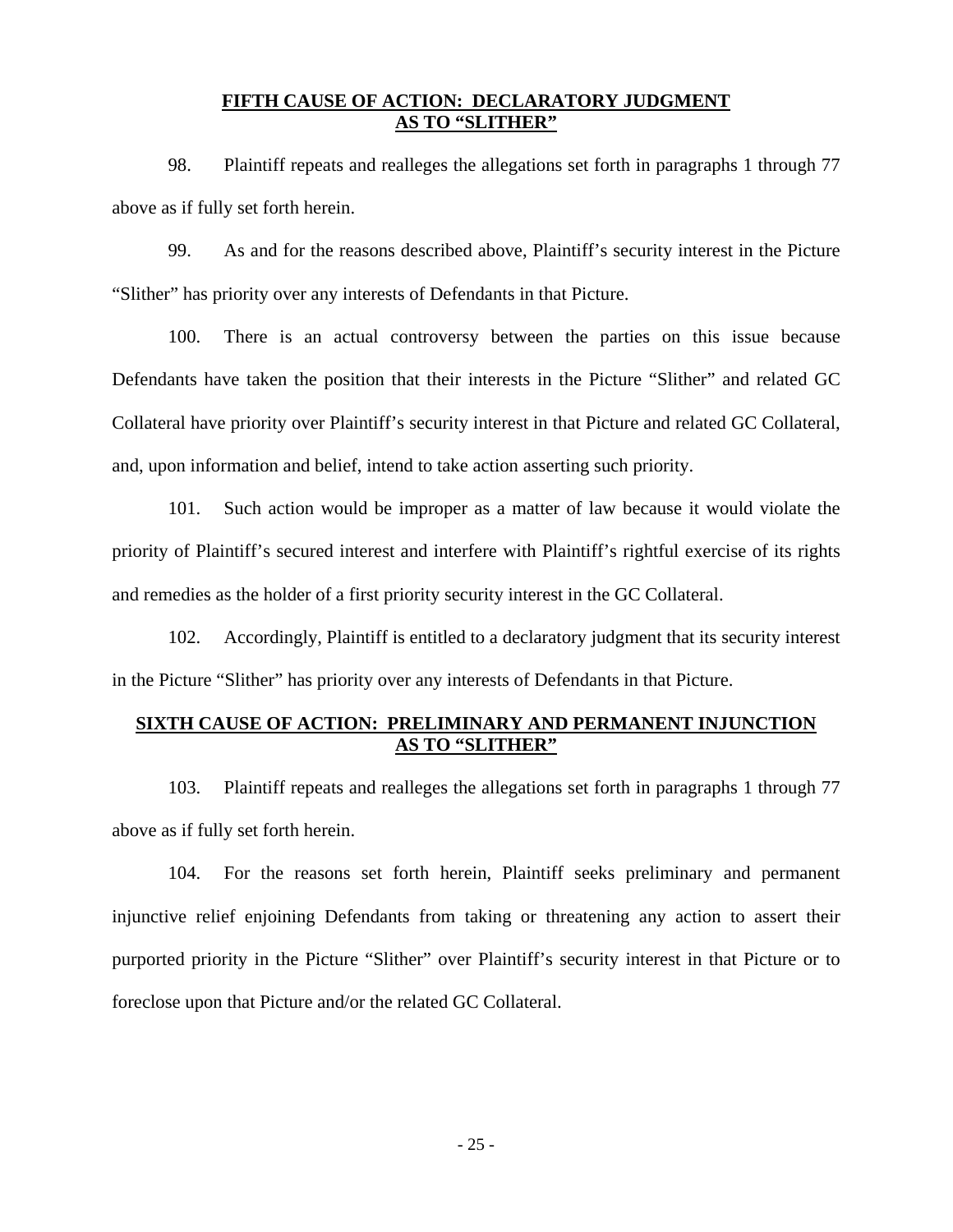105. If Defendants take any such action, Plaintiff will suffer immediate and irreparable injury for which it will lack any adequate remedy at all. Plaintiff could be stripped of the value of its security interest in the Picture "Slither."

106. As a result, Plaintiff is entitled to an injunction preliminarily and permanently restraining and enjoining Defendants from taking or threatening any action to assert priority in the Picture "Slither" and/or the related GC Collateral over Plaintiff's security interest in that Picture and/or the related GC Collateral or to or to foreclose upon that Picture and/or the related GC Collateral.

# **SEVENTH CAUSE OF ACTION: DECLARATORY JUDGMENT AS TO "THE WEDDING DATE"**

107. Plaintiff repeats and realleges the allegations set forth in paragraphs 1 through 77 above as if fully set forth herein.

108. As and for the reasons described above, Plaintiff's security interest in the Picture "The Wedding Date" has priority over any interests of Defendants in that Picture.

109. There is an actual controversy between the parties on this issue because Defendants have taken the position that their interests in the Picture "The Wedding Date" and related GC Collateral have priority over Plaintiff's security interest in that Picture and related GC Collateral, and, upon information and belief, intend to take action asserting such priority.

110. Such action would be improper as a matter of law because it would violate the priority of Plaintiff's secured interest and interfere with Plaintiff's rightful exercise of its rights and remedies as the holder of a first priority security interest in the GC Collateral.

111. Accordingly, Plaintiff is entitled to a declaratory judgment that its security interest in the Picture "The Wedding Date" has priority over any interests of Defendants in that Picture.

- 26 -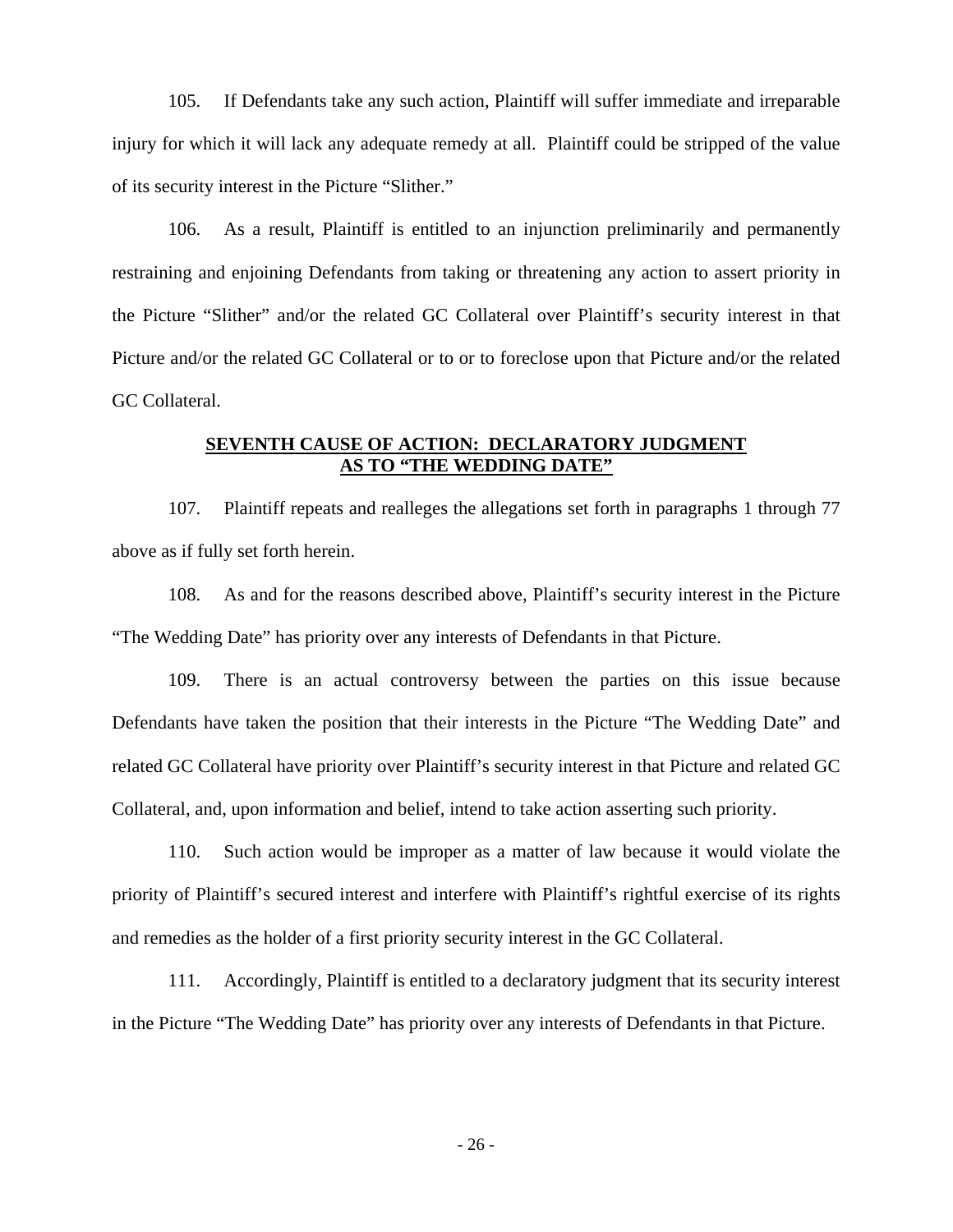#### **EIGHTH CAUSE OF ACTION: PRELIMINARY AND PERMANENT INJUNCTION AS TO "THE WEDDING DATE"**

112. Plaintiff repeats and realleges the allegations set forth in paragraphs 1 through 77 above as if fully set forth herein.

113. For the reasons set forth herein, Plaintiff seeks preliminary and permanent injunctive relief enjoining Defendants from taking or threatening any action to assert their purported priority in the Picture "The Wedding Date" over Plaintiff's security interest in that Picture or to foreclose upon that Picture and/or the related GC Collateral.

114. If Defendants take any such action, Plaintiff will suffer immediate and irreparable injury for which it will lack any adequate remedy at all. Plaintiff could be stripped of the value of its security interest in the Picture "The Wedding Date."

115. As a result, Plaintiff is entitled to an injunction preliminarily and permanently restraining and enjoining Defendants from taking or threatening any action to assert priority in the Picture "The Wedding Date" and/or the related GC Collateral over Plaintiff's security interest in that Picture and/or the related GC Collateral or to or to foreclose upon that Picture and/or the related GC Collateral.

#### **NINTH CAUSE OF ACTION: DECLARATORY JUDGMENT AS TO "WHISPER"**

116. Plaintiff repeats and realleges the allegations set forth in paragraphs 1 through 77 above as if fully set forth herein.

117. As and for the reasons described above, Plaintiff's security interest in the Picture "Whisper" has priority over any interests of Defendants in that Picture.

118. There is an actual controversy between the parties on this issue because Defendants have taken the position that their interests in the Picture "Whisper" and related GC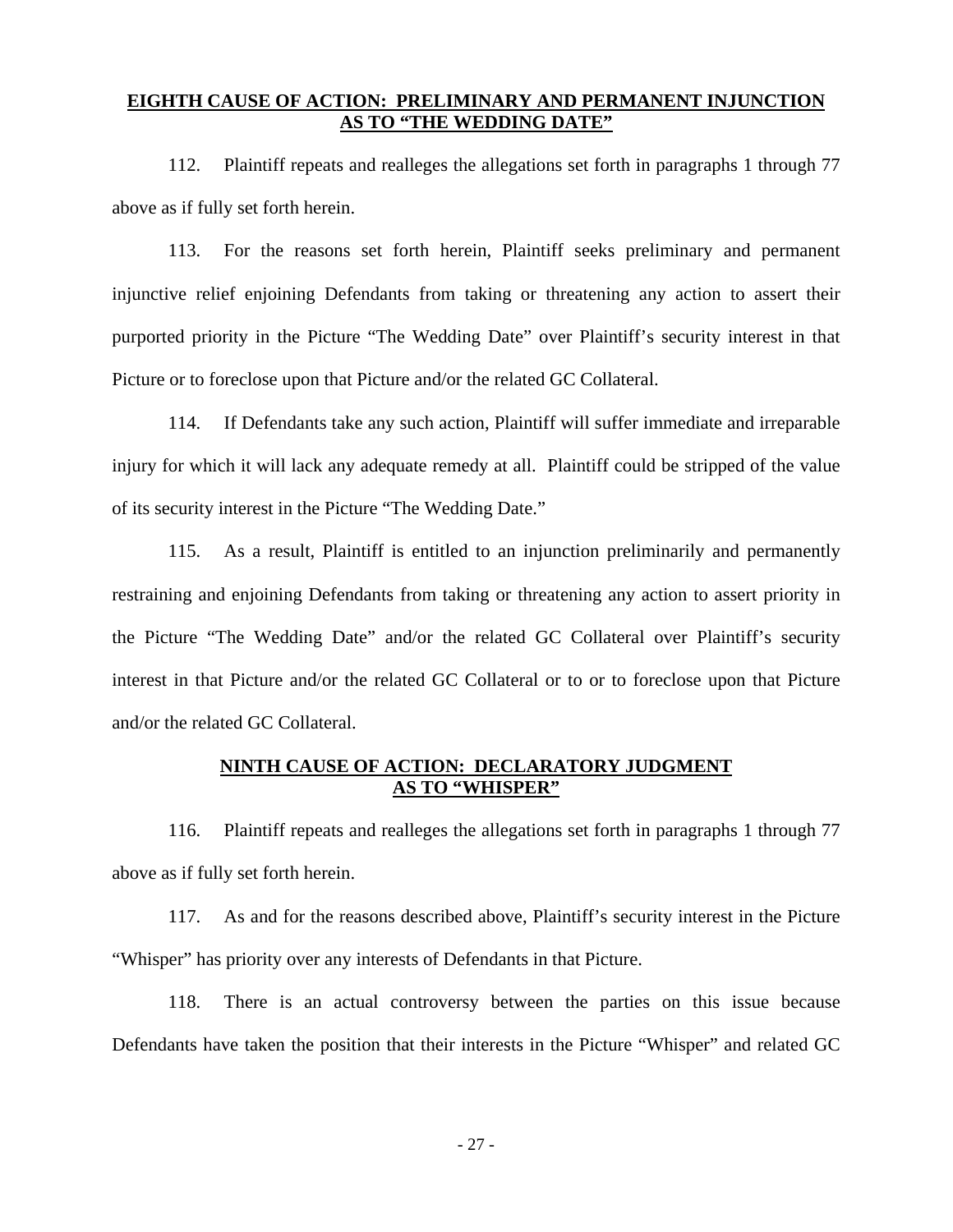Collateral have priority over Plaintiff's security interest in that Picture and related GC Collateral, and, upon information and belief, intend to take action asserting such priority.

119. Such action would be improper as a matter of law because it would violate the priority of Plaintiff's secured interest and interfere with Plaintiff's rightful exercise of its rights and remedies as the holder of a first priority security interest in the GC Collateral.

120. Accordingly, Plaintiff is entitled to a declaratory judgment that its security interest in the Picture "Whisper" has priority over any interests of Defendants in that Picture.

# **TENTH CAUSE OF ACTION: PRELIMINARY AND PERMANENT INJUNCTION AS TO "WHISPER"**

121. Plaintiff repeats and realleges the allegations set forth in paragraphs 1 through 77 above as if fully set forth herein.

122. For the reasons set forth herein, Plaintiff seeks preliminary and permanent injunctive relief enjoining Defendants from taking or threatening any action to assert their purported priority in the Picture "Whisper" over Plaintiff's security interest in that Picture or to foreclose upon that Picture and/or the related GC Collateral.

123. If Defendants take any such action, Plaintiff will suffer immediate and irreparable injury for which it will lack any adequate remedy at all. Plaintiff could be stripped of the value of its security interest in the Picture "Whisper."

124. As a result, Plaintiff is entitled to an injunction preliminarily and permanently restraining and enjoining Defendants from taking or threatening any action to assert priority in the Picture "Whisper" and/or the related GC Collateral over Plaintiff's security interest in that Picture and/or the related GC Collateral or to or to foreclose upon that Picture and/or the related GC Collateral.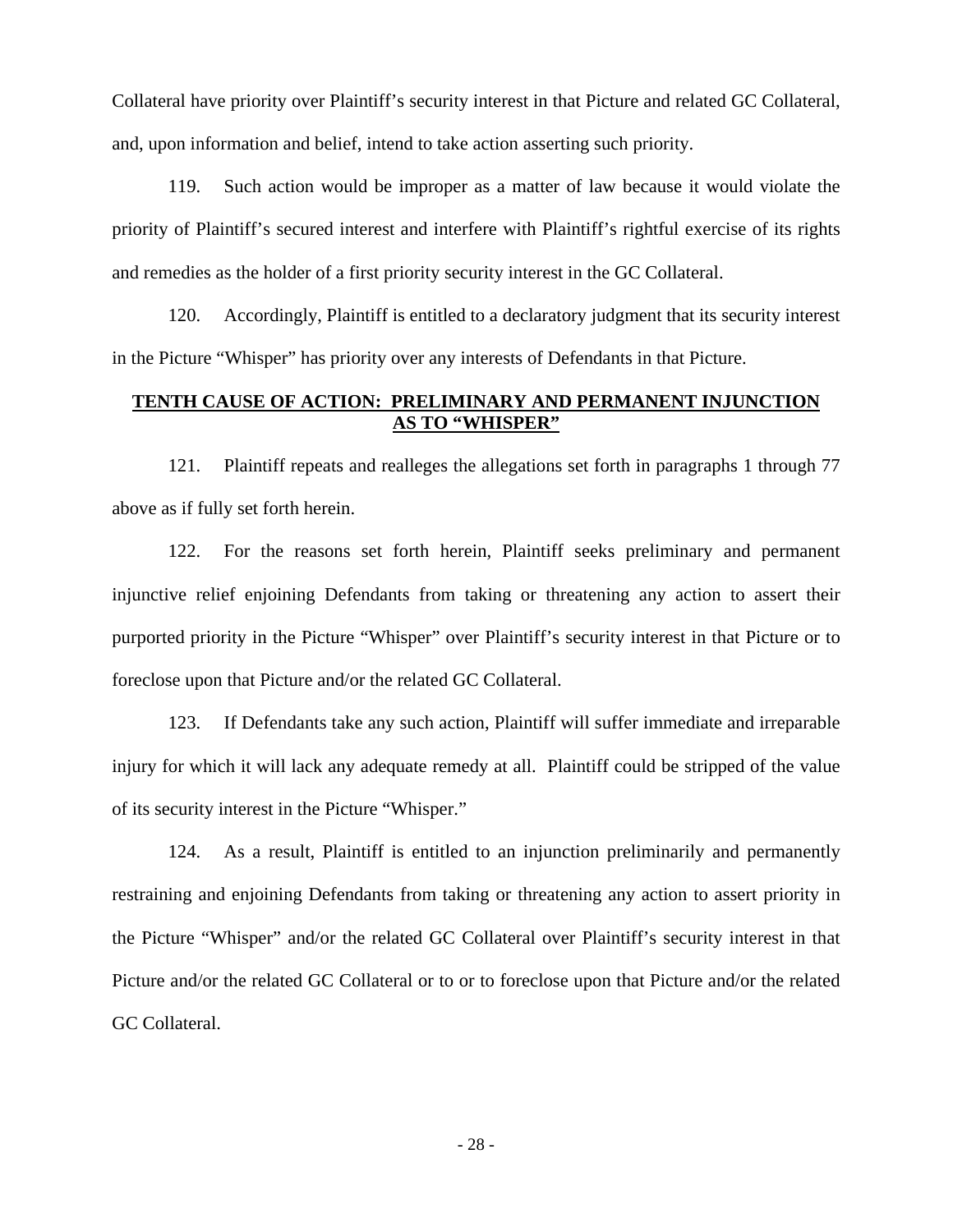# **ELEVENTH CAUSE OF ACTION: DECLARATORY JUDGMENT AS TO "WHITE NOISE"**

125. Plaintiff repeats and realleges the allegations set forth in paragraphs 1 through 77 above as if fully set forth herein.

126. As and for the reasons described above, Plaintiff's security interest in the Picture "White Noise" has priority over any interests of Defendants in that Picture.

127. There is an actual controversy between the parties on this issue because Defendants have taken the position that their interests in the Picture "White Noise" and related GC Collateral have priority over Plaintiff's security interest in that Picture and related GC Collateral, and, upon information and belief, intend to take action asserting such priority.

128. Such action would be improper as a matter of law because it would violate the priority of Plaintiff's secured interest and interfere with Plaintiff's rightful exercise of its rights and remedies as the holder of a first priority security interest in the GC Collateral.

129. Accordingly, Plaintiff is entitled to a declaratory judgment that its security interest in the Picture "White Noise" has priority over any interests of Defendants in that Picture.

# **TWELFTH CAUSE OF ACTION: PRELIMINARY AND PERMANENT INJUNCTION AS TO "WHITE NOISE"**

130. Plaintiff repeats and realleges the allegations set forth in paragraphs 1 through 77 above as if fully set forth herein.

131. For the reasons set forth herein, Plaintiff seeks preliminary and permanent injunctive relief enjoining Defendants from taking or threatening any action to assert their purported priority in the Picture "White Noise" over Plaintiff's security interest in that Picture or to foreclose upon that Picture and/or the related GC Collateral.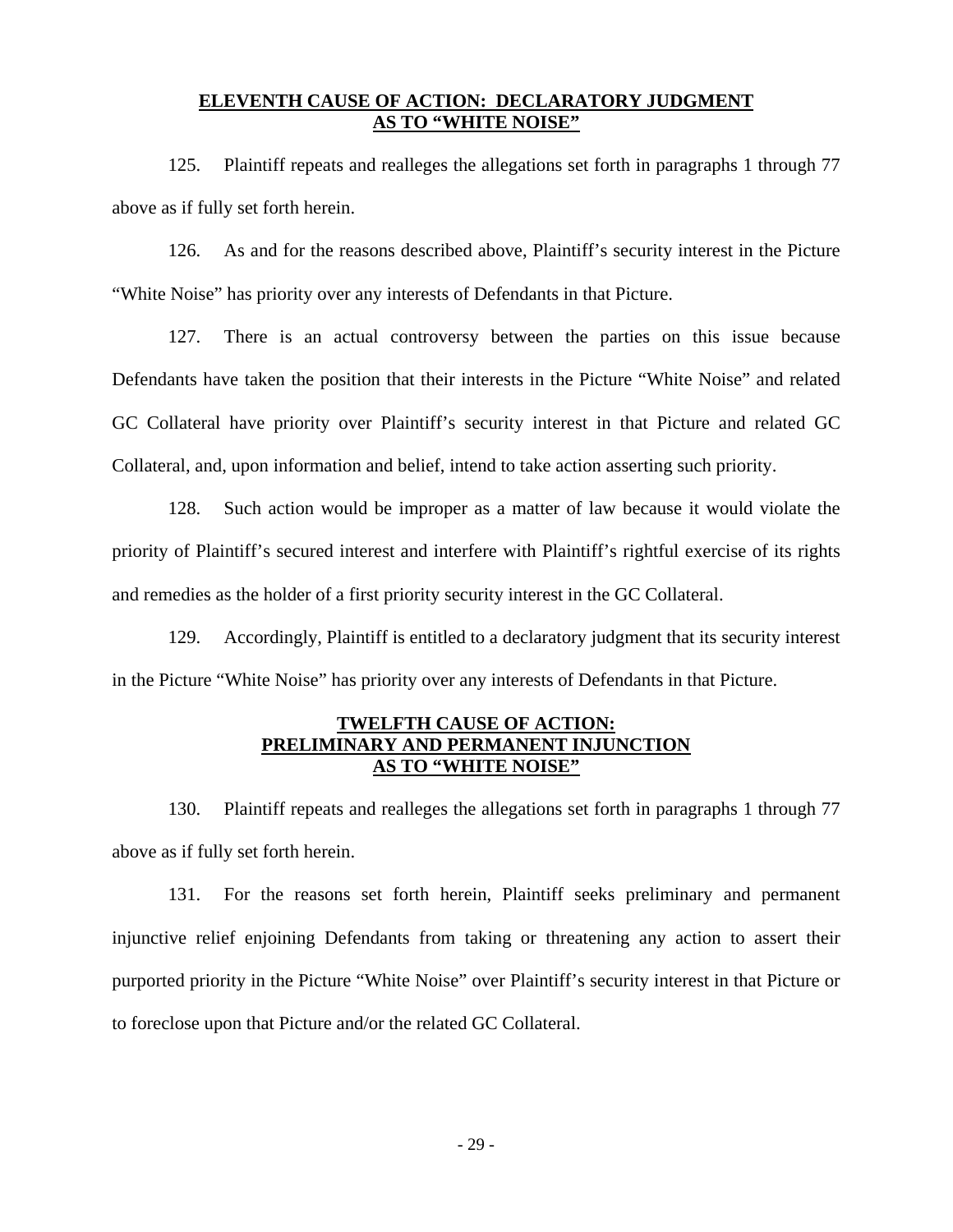132. If Defendants take any such action, Plaintiff will suffer immediate and irreparable injury for which it will lack any adequate remedy at all. Plaintiff could be stripped of the value of its security interest in the Picture "White Noise."

133. As a result, Plaintiff is entitled to an injunction preliminarily and permanently restraining and enjoining Defendants from taking or threatening any action to assert priority in the Picture "White Noise" and/or the related GC Collateral over Plaintiff's security interest in that Picture and/or the related GC Collateral or to or to foreclose upon that Picture and/or the related GC Collateral.

### **THIRTEENTH CAUSE OF ACTION: DECLARATORY JUDGMENT AS TO "WHITE NOISE: THE LIGHT"**

134. Plaintiff repeats and realleges the allegations set forth in paragraphs 1 through 77 above as if fully set forth herein.

135. As and for the reasons described above, Plaintiff's security interest in the Picture "White Noise: The Light" has priority over any interests of Defendants in that Picture.

136. There is an actual controversy between the parties on this issue because Defendants have taken the position that their interests in the Picture "White Noise: The Light" and related GC Collateral have priority over Plaintiff's security interest in that Picture and related GC Collateral, and, upon information and belief, intend to take action asserting such priority.

137. Such action would be improper as a matter of law because it would violate the priority of Plaintiff's secured interest and interfere with Plaintiff's rightful exercise of its rights and remedies as the holder of a first priority security interest in the GC Collateral.

138. Accordingly, Plaintiff is entitled to a declaratory judgment that its security interest in the Picture "White Noise: The Light" has priority over any interests of Defendants in that Picture.

- 30 -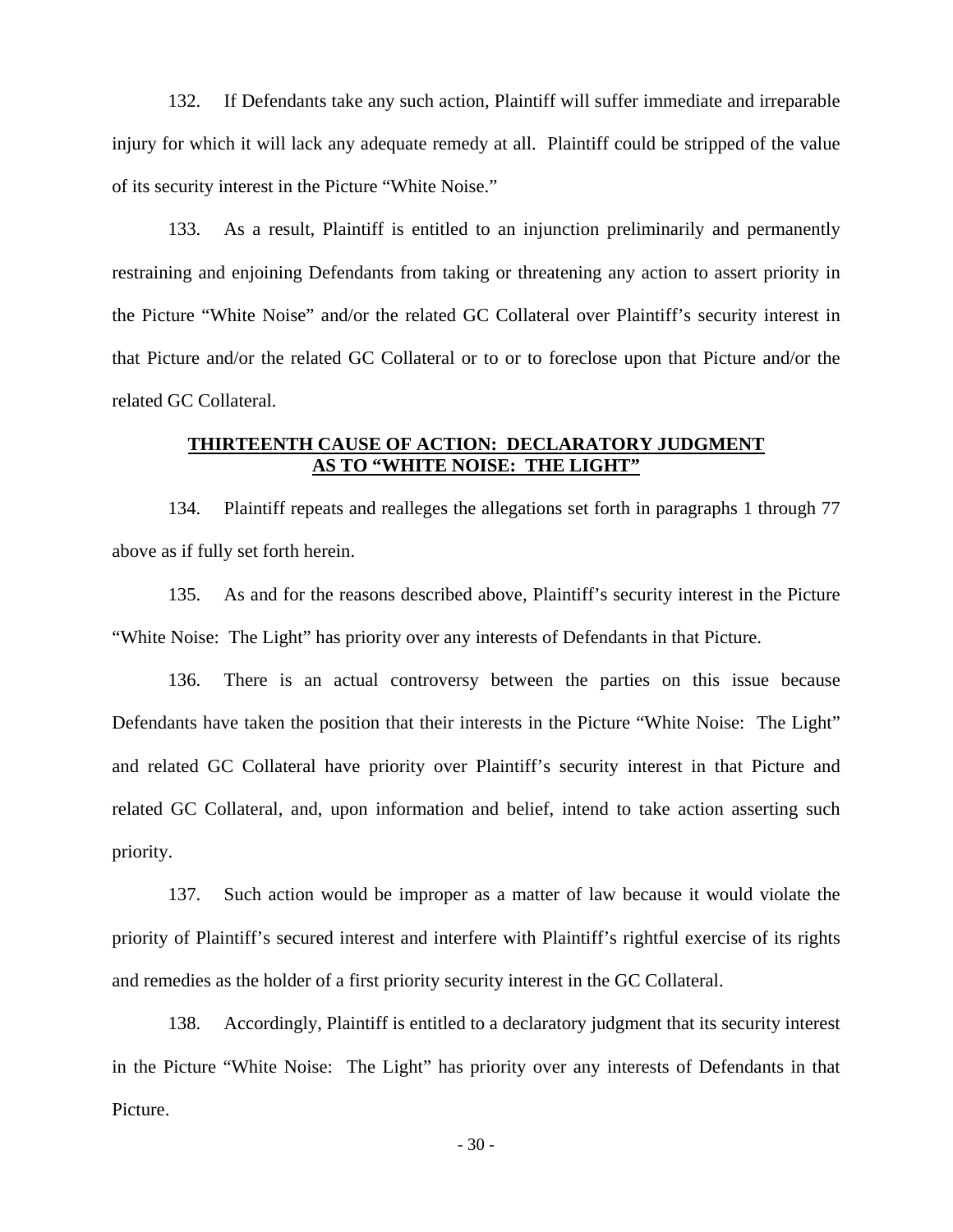### **FOURTEENTH CAUSE OF ACTION: PRELIMINARY AND PERMANENT INJUNCTION AS TO "WHITE NOISE: THE LIGHT"**

139. Plaintiff repeats and realleges the allegations set forth in paragraphs 1 through 77 above as if fully set forth herein.

140. For the reasons set forth herein, Plaintiff seeks preliminary and permanent injunctive relief enjoining Defendants from taking or threatening any action to assert their purported priority in the Picture "White Noise: The Light" over Plaintiff's security interest in that Picture or to foreclose upon that Picture and/or the related GC Collateral.

141. If Defendants take any such action, Plaintiff will suffer immediate and irreparable injury for which it will lack any adequate remedy at all. Plaintiff could be stripped of the value of its security interest in the Picture "White Noise: The Light."

142. As a result, Plaintiff is entitled to an injunction preliminarily and permanently restraining and enjoining Defendants from taking or threatening any action to assert priority in the Picture "White Noise: The Light" and/or the related GC Collateral over Plaintiff's security interest in that Picture and/or the related GC Collateral or to or to foreclose upon that Picture and/or the related GC Collateral.